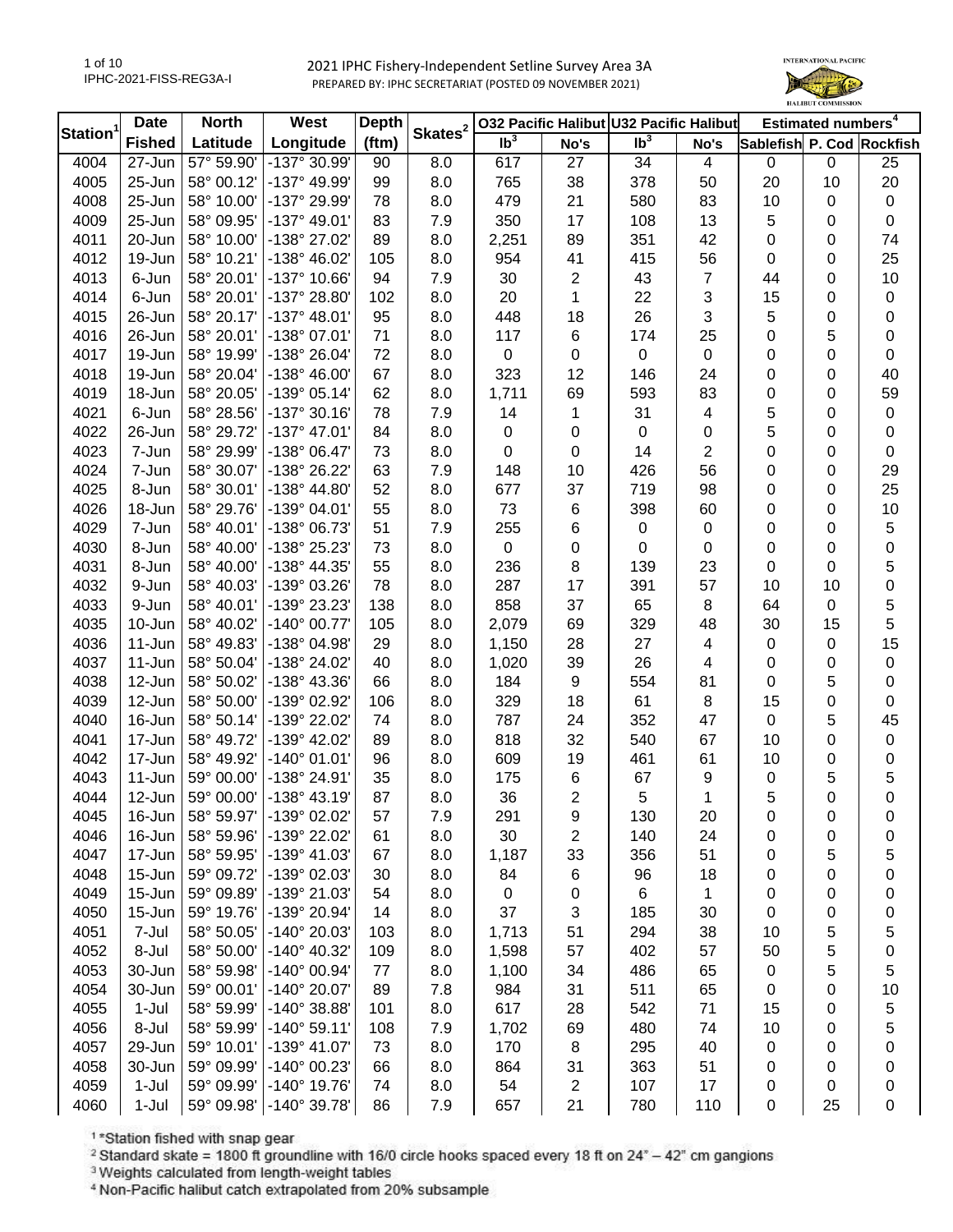

| Station <sup>1</sup> | <b>Date</b>   | <b>North</b> | <b>West</b>           | <b>Depth</b> | Skates <sup>2</sup> |                 |                | 032 Pacific Halibut U32 Pacific Halibut |                           |                           | Estimated numbers <sup>4</sup> |             |
|----------------------|---------------|--------------|-----------------------|--------------|---------------------|-----------------|----------------|-----------------------------------------|---------------------------|---------------------------|--------------------------------|-------------|
|                      | <b>Fished</b> | Latitude     | Longitude             | (ftm)        |                     | Ib <sup>3</sup> | No's           | $\overline{\mathsf{lb}^3}$              | No's                      | Sablefish P. Cod Rockfish |                                |             |
| 4061                 | 9-Jul         | 59° 10.03'   | -140° 59.33'          | 103          | 7.9                 | 1,615           | 57             | 348                                     | 50                        | $\mathbf 0$               | $\mathbf 0$                    | $\pmb{0}$   |
| 4062                 | 9-Jul         | 59° 10.03'   | -141° 17.59'          | 190          | 7.9                 | 309             | 12             | 15                                      | $\overline{\mathbf{c}}$   | 98                        | 0                              | 0           |
| 4064                 | 29-Jun        | 59° 20.01'   | $-139°$ 40.15'        | 88           | 8.2                 | 88              | 3              | 21                                      | $\ensuremath{\mathsf{3}}$ | $\mathbf 0$               | 0                              | 0           |
| 4065                 | 29-Jun        | 59° 19.98'   | -139° 59.97'          | 90           | 7.9                 | 114             | 4              | 18                                      | $\overline{2}$            | 0                         | 0                              | 0           |
| 4066                 | 3-Jul         | 59° 20.02'   | $-140^{\circ}$ 19.84' | 74           | 8.0                 | 895             | 28             | 285                                     | 44                        | 0                         | 0                              | 0           |
| 4067                 | 3-Jul         | 59° 20.04'   | -140° 38.98'          | 81           | 8.0                 | 300             | 11             | 310                                     | 43                        | 5                         | 0                              | 0           |
| 4068                 | $10 -$ Jul    | 59° 20.11'   | -140° 59.09'          | 90           | 8.0                 | 587             | 33             | 344                                     | 46                        | 5                         | 5                              | 0           |
| 4069                 | $15 -$ Jul    | 59° 19.99'   | $-141°$ 18.19'        | 187          | 8.0                 | 373             | 16             | 5                                       | 1                         | 119                       | 0                              | 5           |
| 4070                 | $15 -$ Jul    | 59° 19.97'   | $-141°37.81'$         | 108          | 8.0                 | 2,873           | 113            | 352                                     | 50                        | 10                        | 5                              | 0           |
| 4071                 | 20-Jul        | 59° 20.02'   | $-141°58.13'$         | 122          | 8.0                 | 2,127           | 104            | 162                                     | 23                        | 10                        | 0                              | 0           |
| 4072                 | 4-Jul         | 59° 30.00'   | $-140^{\circ}$ 00.28' | 65           | 8.0                 | 61              | 4              | 67                                      | 11                        | $\pmb{0}$                 | 0                              | 0           |
| 4073                 | 3-Jul         | 59° 29.99'   | $-140^{\circ}$ 19.09' | 128          | 7.8                 | 195             | 9              | 0                                       | 0                         | 34                        | 0                              | 19          |
| 4074                 | 2-Jul         | 59° 30.18'   | -140° 38.99'          | 157          | 7.9                 | 154             | 8              | 9                                       | 1                         | 39                        | 0                              | $\pmb{0}$   |
| 4075                 | $10 -$ Jul    | 59° 29.93'   | -140° 58.99'          | 165          | 7.9                 | 737             | 34             | 10                                      | 1                         | 44                        | 0                              | 20          |
| 4076                 | 10-Jul        | 59° 29.98'   | $-141^{\circ}$ 19.02' | 92           | 8.0                 | 48              | 3              | 9                                       | 1                         | $\pmb{0}$                 | 0                              | $\pmb{0}$   |
| 4077                 | 16-Jul        | 59° 30.06'   | $-141°38.05'$         | 92           | 8.0                 | 141             | $\,6\,$        | 30                                      | 4                         | 10                        | 0                              | 0           |
| 4078                 | 20-Jul        | 59° 29.93'   | $-141°57.96'$         | 101          | 7.9                 | 724             | 36             | 22                                      | 3                         | 0                         | 0                              | 0           |
| 4079                 | 4-Jul         | 59° 40.02'   | -139° 59.43'          | 78           | 7.9                 | 1,881           | 62             | 177                                     | 20                        | 15                        | 54                             | 0           |
| 4080                 | 2-Jul         | 59° 40.04'   | $-140^{\circ}$ 58.66' | 31           | 8.0                 | 214             | 10             | 122                                     | 15                        | $\pmb{0}$                 | 30                             | 0           |
| 4081                 | 16-Jul        | 59° 39.97'   | -141° 19.02'          | 37           | 8.0                 | 188             | 8              | 62                                      |                           |                           | $\mathbf 0$                    | 0           |
| 4082                 | 16-Jul        | 59° 40.14'   | $-141°38.08'$         |              |                     |                 | 11             |                                         | 8                         | 0                         |                                |             |
|                      |               |              |                       | 53           | 7.9                 | 334             |                | $\mathbf 0$                             | 0                         | 5                         | 0                              | 0           |
| 4083                 | 17-Jul        | 59° 39.98'   | $-141°57.68'$         | 83           | 8.0                 | 312             | 12             | 31                                      | 3                         | 0                         | 0                              | 0           |
| 4084                 | 17-Jul        | 59° 39.99'   | -142° 17.99'          | 122          | 8.0                 | 642             | 30             | 57                                      | $\overline{7}$            | 35                        | 0                              | 0           |
| 4085                 | 19-Jul        | 59° 39.78'   | $-142^{\circ}$ 38.01' | 219          | 8.0                 | 224             | 11             | 26                                      | 3                         | 178                       | 0                              | 45          |
| 4086                 | 19-Jul        | 59° 39.99'   | -142° 58.20'          | 114          | 8.0                 | 2,794           | 131            | 288                                     | 36                        | 5                         | 5                              | $\pmb{0}$   |
| 4089                 | 27-Jul        | 59° 40.10'   | $-143°57.03'$         | 73           | 7.9                 | 2,211           | 89             | 457                                     | 64                        | 5                         | 34                             | 34          |
| 4090                 | 28-Jul        | 59° 39.78'   | $-144^{\circ}$ 16.91' | 95           | 7.9                 | 765             | 35             | 108                                     | 16                        | 10                        | 0                              | 20          |
| 4091                 | 28-Jul        | 59° 39.90'   | $-144^{\circ}37.01'$  | 82           | 8.0                 | 355             | 16             | 44                                      | $\overline{7}$            | 0                         | 0                              | $\pmb{0}$   |
| 4092                 | 17-Jul        | 59° 50.03'   | $-141°59.02'$         | 40           | 8.0                 | 66              | 4              | 42                                      | $\overline{7}$            | 0                         | 5                              | 0           |
| 4093                 | 18-Jul        | 59° 50.15'   | $-142^{\circ}$ 18.14' | 49           | 8.0                 | 3,579           | 140            | 178                                     | 23                        | 0                         | 20                             | 15          |
| 4094                 | 19-Jul        | 59° 49.95'   | -142° 37.99'          | 93           | 7.9                 | 2,261           | 82             | 127                                     | 15                        | 5                         | $\mathbf 0$                    | $\pmb{0}$   |
| 4095                 | 24-Jul        | 59° 49.96'   | -142° 58.39'          | 97           | 8.0                 | 616             | 17             | 9                                       | 1                         | 5                         | $\pmb{0}$                      | 0           |
| 4096                 | 25-Jul        | 59° 50.04'   | $-143°$ 18.10'        | 122          | 8.0                 | 1,040           | 43             | 120                                     | 17                        | 20                        | 5                              | 0           |
| 4097                 | 25-Jul        | 59° 49.98'   | $-143°38.26'$         | 156          | 7.9                 | 322             | 9              | 5                                       | $\mathbf{1}$              | 103                       | 0                              | 20          |
| 4098                 | 27-Jul        | 59° 50.21'   | $-143°58.27$          | 52           | 8.0                 | 327             | 17             | 290                                     | 38                        | 5                         | 0                              | 0           |
| 4099                 | 27-Jul        | 59° 49.94'   | -144° 18.02'          | 35           | 8.0                 | 326             | 13             | 172                                     | 32                        | 0                         | 64                             | 0           |
| 4100                 | 18-Jul        | 60° 00.03'   | $-142^{\circ}$ 39.10' | 46           | 7.9                 | 1,421           | 34             | 114                                     | 18                        | 0                         | 10                             | 0           |
| 4101                 | 24-Jul        | 59° 59.95'   | $-142^{\circ} 58.97'$ | 63           | 8.0                 | 298             | 5              | 20                                      | 3                         | 10                        | 5                              | 0           |
| 4102                 | 21-Aug        | 59° 19.68'   | -146° 16.03'          | 182          | 8.0                 | 434             | 25             | 108                                     | 13                        | 30                        | 0                              | 20          |
| 4103                 | 22-Aug        | 59° 19.70'   | $-146°35.01'$         | 83           | 8.0                 | 201             | 12             | 117                                     | 15                        | 20                        | 15                             | 15          |
| 4104                 | 22-Aug        | 59° 19.74'   | $-146°55.49'$         | 105          | 7.8                 | 116             | 8              | 56                                      | 8                         | 34                        | 0                              | $\pmb{0}$   |
| 4106                 | 19-Aug        | 59° 29.92'   | $-145^{\circ}$ 16.00' | 80           | 8.2                 | 917             | 35             | 196                                     | 24                        | 0                         | 0                              | 107         |
| 4107                 | 21-Aug        | 59° 29.84'   | $-145°55.47'$         | 94           | 8.0                 | 574             | 37             | 255                                     | 29                        | 6                         | 28                             | $\pmb{0}$   |
| 4108                 | 29-Aug        | 59° 29.98'   | -146° 34.99'          | 50           | 7.9                 | 649             | 25             | 128                                     | 19                        | 0                         | 5                              | 25          |
| 4109                 | 22-Aug        | 58° 59.83'   | -146° 53.98'          | 99           | 7.9                 | 144             | 6              | 8                                       | 1                         | 5                         | 5                              | $\mathbf 5$ |
| 4110                 | 30-Aug        | 59° 29.66'   | $-147°$ 14.01'        | 119          | 7.8                 | 176             | $\overline{7}$ | 26                                      | 4                         | 10                        | 0                              | 5           |
| 4111                 | 30-Aug        | 59° 30.02'   | -147° 33.98'          | 60           | 8.0                 | 747             | 25             | 143                                     | 22                        | 0                         | 0                              | 10          |
| 4112                 | 20-Aug        | 59° 39.97'   | -145° 34.02'          | 58           | 7.9                 | 217             | 13             | 86                                      | 11                        | 0                         | 0                              | $\pmb{0}$   |
| 4113                 | 20-Aug        | 59° 40.04'   | -145° 53.97'          | 45           | 8.0                 | 1,142           | 41             | 670                                     | 88                        | 0                         | 0                              | 5           |
| 4114                 | 29-Aug        | 59° 40.03'   | -146° 13.98'          | 47           | 8.0                 | 225             | 9              | 128                                     | 21                        | 0                         | 0                              | 0           |

<sup>1</sup>\*Station fished with snap gear

<sup>2</sup> Standard skate = 1800 ft groundline with 16/0 circle hooks spaced every 18 ft on  $24^{\circ}$  - 42" cm gangions

<sup>3</sup> Weights calculated from length-weight tables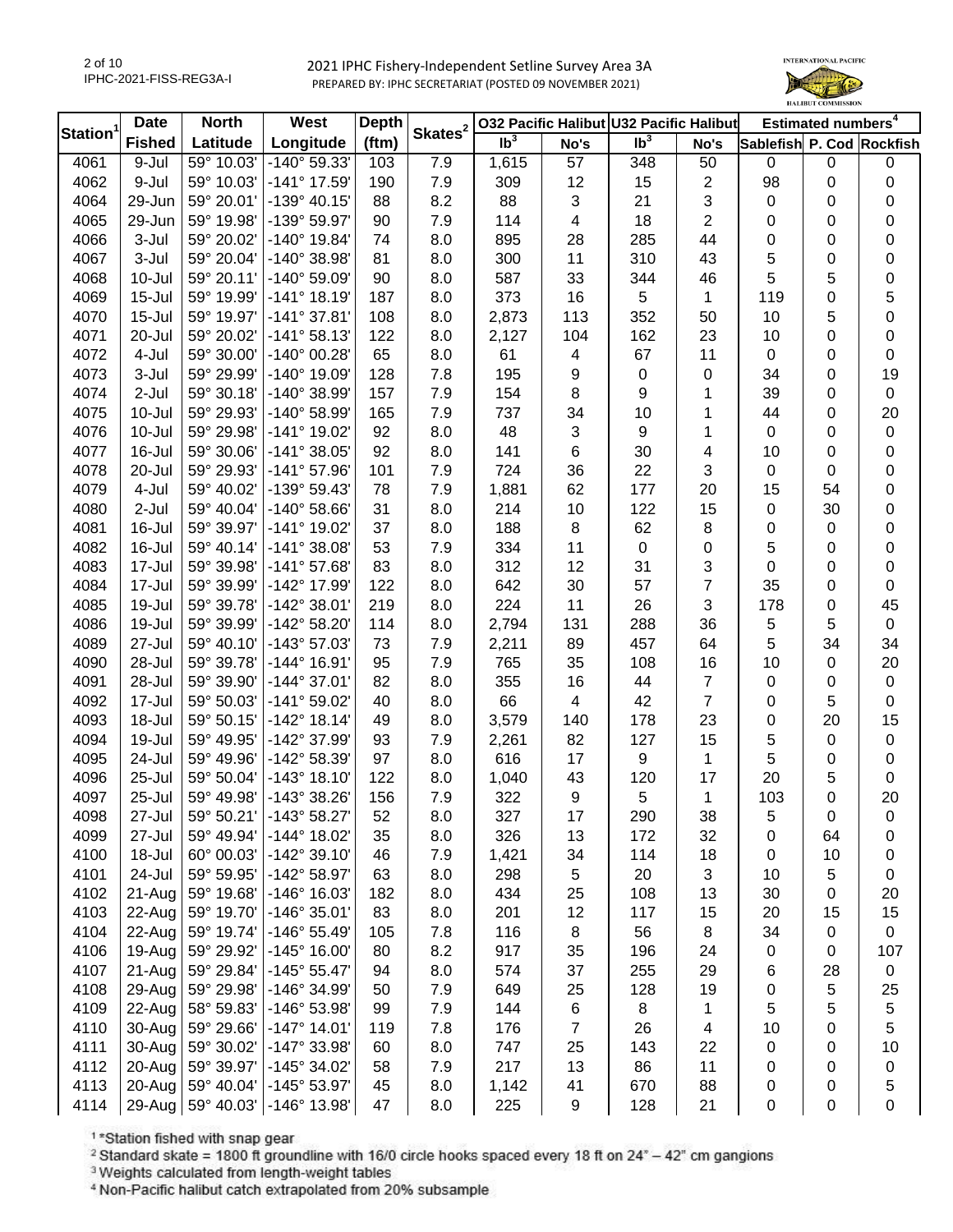

|                | <b>Date</b>   | <b>North</b> | West                  | <b>Depth</b> | Skates <sup>2</sup> |                 |                | 032 Pacific Halibut U32 Pacific Halibut |                |                           | Estimated numbers <sup>4</sup> |             |
|----------------|---------------|--------------|-----------------------|--------------|---------------------|-----------------|----------------|-----------------------------------------|----------------|---------------------------|--------------------------------|-------------|
| <b>Station</b> | <b>Fished</b> | Latitude     | Longitude             | (ftm)        |                     | Ib <sup>3</sup> | No's           | $\overline{\mathsf{lb}^3}$              | No's           | Sablefish P. Cod Rockfish |                                |             |
| 4115           | 29-Aug        | 59° 39.97'   | $-146^\circ 33.97'$   | 48           | 8.0                 | 1,079           | 35             | 385                                     | 54             | $\mathbf 0$               | 5                              | 70          |
| 4116           | 25-Jul        | 59° 40.01'   | -146° 52.85'          | 59           | 8.0                 | 56              | $\overline{c}$ | 9                                       | 1              | 0                         | $\mathbf 0$                    | 0           |
| 4117           | 20-Jul        | 59° 39.77'   | $-147^{\circ}$ 12.97' | 103          | 8.1                 | 252             | 13             | 27                                      | 3              | 10                        | 5                              | 0           |
| 4118           | 20-Jul        | 59° 39.99'   | -147° 29.74'          | 65           | 8.1                 | 198             | 10             | 67                                      | 8              | 0                         | $\mathbf 0$                    | 0           |
| 4119           | 31-Jul        | 59° 49.99'   | -144° 57.90'          | 109          | 8.0                 | 1,417           | 50             | 65                                      | 8              | 10                        | 30                             | 0           |
| 4120           | 24-Jul        | 59° 50.08'   | -145° 52.99'          | 56           | 8.0                 | 72              | 4              | 38                                      | 5              | 0                         | $\mathbf 0$                    | $\pmb{0}$   |
| 4121           | 24-Jul        | 59° 50.00'   | $-146°$ 12.64'        | 34           | 8.0                 | 291             | 10             | 229                                     | 30             | 0                         | 0                              | 20          |
| 4122           | 25-Jul        | 59° 50.02'   | -146° 32.99'          | 38           | 8.0                 | 987             | 33             | 391                                     | 53             | 0                         | $\mathbf 0$                    | 15          |
| 4123           | 25-Jul        | 59° 49.99'   | -146° 52.79'          | 42           | 8.0                 | 638             | 21             | 880                                     | 124            | 0                         | 0                              | 0           |
| 4124           | 20-Jul        | 59° 49.99'   | $-147^{\circ}$ 13.01' | 88           | 7.9                 | 347             | 17             | 62                                      | 7              | 0                         | 29                             | 0           |
| 4125           | 30-Jul        | 60° 00.01'   | -144° 39.39'          | 126          | 8.0                 | 1,707           | 74             | 72                                      | 8              | 40                        | 15                             | 0           |
| 4126           | 30-Jul        | 60° 00.01'   | $-144^{\circ} 58.95'$ | 73           | 8.0                 | 492             | 19             | 58                                      | $\overline{7}$ | 15                        | $\mathsf 0$                    | 0           |
| 4127           | 29-Jul        | 59° 59.96'   | $-145^{\circ}$ 18.86' | 66           | 8.0                 | 323             | 16             | 56                                      | $\overline{7}$ | 5                         | 10                             | 0           |
| 4128           | 23-Jul        | 60° 00.00'   | $-146^{\circ}$ 11.78' | 34           | 8.0                 | 1,549           | 55             | 403                                     | 55             | 0                         | $\mathbf 0$                    | 5           |
| 4129           | 23-Jul        | 60° 00.03'   | -146° 31.93'          | 36           | 8.0                 | 424             | 17             | 499                                     | 84             | 0                         | $\pmb{0}$                      | 0           |
| 4130           | 21-Jul        | 59° 59.99'   | $-146°52.18'$         | 78           | 8.0                 | 147             | $\overline{7}$ | 39                                      | 5              | 10                        | 0                              | 0           |
| 4131           | 21-Jul        | 59° 59.89'   | $-147^{\circ}$ 12.00' | 102          | 8.0                 | 573             | 31             | 52                                      | $\overline{7}$ | 30                        | 114                            | 0           |
| 4132           | 29-Jul        | 60° 10.09'   | -145° 30.98'          | 47           | 8.0                 | 485             | 22             | 92                                      | 11             | $\mathbf 0$               | 5                              | 0           |
| 4133           | 28-Jul        | 60° 10.01'   | $-145°51.18'$         | 59           | 8.0                 | 492             | 19             | 82                                      | 10             | 5                         | 0                              | 0           |
| 4134           | 28-Jul        | 60° 10.11'   | -146° 10.97'          | 45           | 8.0                 | 2,051           | 83             | 519                                     | 74             | 10                        | 10                             | 0           |
| 4135           | 7-Aug         | 60° 09.99'   | $-147°31.08'$         | 41           | 8.0                 | 696             | 32             | 220                                     | 30             | 0                         | 5                              | 25          |
| 4136           | 7-Aug         | 60° 09.99'   | $-147°51.43'$         | 180          | 8.0                 | 857             | 48             | 462                                     | 58             | 10                        | 0                              | 20          |
| 4137           | 8-Aug         | 60° 19.88'   | $-147°31.00'$         | 70           | 8.0                 | 868             | 37             | 159                                     | 18             | 0                         | 69                             | 50          |
| 4138           | 23-Aug        | 60° 30.10'   | -146° 29.01'          | 39           | 8.0                 | 643             | 29             | 347                                     | 53             | 20                        | 5                              | $\pmb{0}$   |
| 4139           | 22-Jul        | 60° 29.84'   | -146° 48.97'          | 219          | 8.0                 | 1,062           | 56             | 59                                      | 6              | 25                        | 0                              | 0           |
| 4140           | 8-Aug         | 60° 29.91'   | -147° 09.98'          | 99           | 8.0                 | 1,117           | 63             | 265                                     | 32             | 5                         | 40                             | 0           |
| 4141           | 8-Aug         | 60° 29.99'   | -147° 29.68'          | 113          | 8.0                 | 1,050           | 63             | 469                                     | 57             | 5                         | 45                             | $\pmb{0}$   |
| 4142           | 24-Aug        | 60° 29.15'   | -147° 49.98'          | 260          | 8.0                 | 352             | 20             | 105                                     | 12             | 35                        | $\pmb{0}$                      | 30          |
| 4143           | 23-Aug        | 60° 39.95'   | -146° 48.99'          | 228          | 7.9                 | 1,871           | 102            | 113                                     | 12             | 49                        | $\mathbf 0$                    | 10          |
| 4144           | 9-Aug         | 60° 39.91'   | $-147^{\circ}$ 09.00' | 136          | 8.0                 | 1,888           | 89             | 371                                     | 42             | 15                        | 25                             | $\mathsf 0$ |
| 4145           | 10-Aug        | 60° 49.89'   | $-147^{\circ}$ 07.97' | 148          | 8.0                 | 1,293           | 69             | 412                                     | 49             | 15                        | 35                             | 50          |
| 4146           | 11-Aug        | 60° 49.89'   | $-148°$ 10.02'        | 160          | 8.0                 | 1,319           | 56             | 163                                     | 19             | 5                         | 10                             | 40          |
| 4147*          | 6-Jul         | 58° 40.00'   | -148° 34.05'          | 131          | 8.0                 | 765             | 45             | 19                                      | 2              | 180                       | $\mathbf 0$                    | 20          |
| 4147           | 30-Jul        | 58° 40.02'   | $-148°34.00'$         | 129          | 8.0                 | 131             | 8              | 21                                      | 3              | 295                       | 0                              | $\pmb{0}$   |
| 4148           | 31-Jul        | 58° 40.00'   | -148° 53.08           | 91           | 8.0                 | 156             | 8              | 29                                      | З              | 35                        | 15                             | 15          |
| 4148*          | 7-Sep         | 58° 39.91'   | $-148°53.00'$         | 89           | 8.0                 | 151             | 9              | 86                                      | 12             | 45                        | 30                             | 20          |
| 4149           | 30-Jul        | 58° 50.10'   | $-148^\circ$ 15.00'   | 152          | 8.0                 | 760             | 38             | 36                                      | 5              | 95                        | 0                              | 10          |
| 4149*          | 31-Aug        | 58° 50.10'   | $-148°$ 14.97'        | 153          | 8.0                 | 1,257           | 70             | 476                                     | 58             | 85                        | 0                              | 40          |
| 4150           | 31-Jul        | 58° 50.11'   | -148° 33.99'          | 159          | 8.0                 | 118             | 5              | 28                                      | 3              | 74                        | 0                              | 5           |
| 4150*          | 7-Sep         | 58° 49.86'   | $-148°34.00'$         | 161          | 7.9                 | 217             | 12             | 99                                      | 14             | 113                       | 0                              | 0           |
| 4151           | 31-Jul        | 58° 50.02'   | -148° 52.99'          | 138          | 8.0                 | 224             | 12             | 8                                       | 1              | 175                       | 0                              | 15          |
| 4151*          | 7-Sep         | 58° 49.91'   | $-148°55.00'$         | 138          | 8.0                 | 303             | 14             | 41                                      | 5              | 180                       | 0                              | 20          |
| 4152*          | 7-Jul         | 58° 50.11'   | $-149°$ 11.98'        | 113          | 7.9                 | 330             | 17             | 21                                      | 3              | 98                        | 20                             | 5           |
| 4152           | 2-Aug         | 58° 49.99'   | -149° 12.03'          | 111          | 8.0                 | 368             | 14             | 43                                      | 5              | 175                       | 30                             | 15          |
| 4153*          | 5-Jul         | 58° 59.96'   | $-147^{\circ} 54.95'$ | 255          | 8.1                 | 26              | 1              | 0                                       | 0              | 118                       | $\mathbf 0$                    | 5           |
| 4153           | 29-Jul        | 58° 59.87'   | $-147°55.21'$         | 237          | 8.0                 | $\mathbf 0$     | 0              | 0                                       | 0              | 40                        | $\mathbf 0$                    | 35          |
| 4154           | 29-Jul        | 59° 00.02'   | $-148°$ 14.01'        | 117          | 8.0                 | 1,294           | 67             | 61                                      | 7              | 85                        | 35                             | 40          |
| 4154*          | 31-Aug        | 59° 00.31'   | $-148^\circ$ 14.00'   | 109          | 8.0                 | 2,300           | 134            | 214                                     | 28             | 50                        | 99                             | $\pmb{0}$   |
| 4155           | 1-Aug         | 59° 00.02'   | -148° 32.88'          | 133          | 8.0                 | 465             | 29             | 38                                      | 4              | 140                       | $\pmb{0}$                      | 0           |
| 4155*          | 8-Sep         | 59° 00.00'   | -148° 33.99'          | 133          | 8.0                 | 537             | 32             | 112                                     | 14             | 175                       | $\mathbf 0$                    | 0           |

<sup>1</sup>\*Station fished with snap gear

<sup>2</sup> Standard skate = 1800 ft groundline with 16/0 circle hooks spaced every 18 ft on  $24^{\circ}$  - 42" cm gangions

<sup>3</sup> Weights calculated from length-weight tables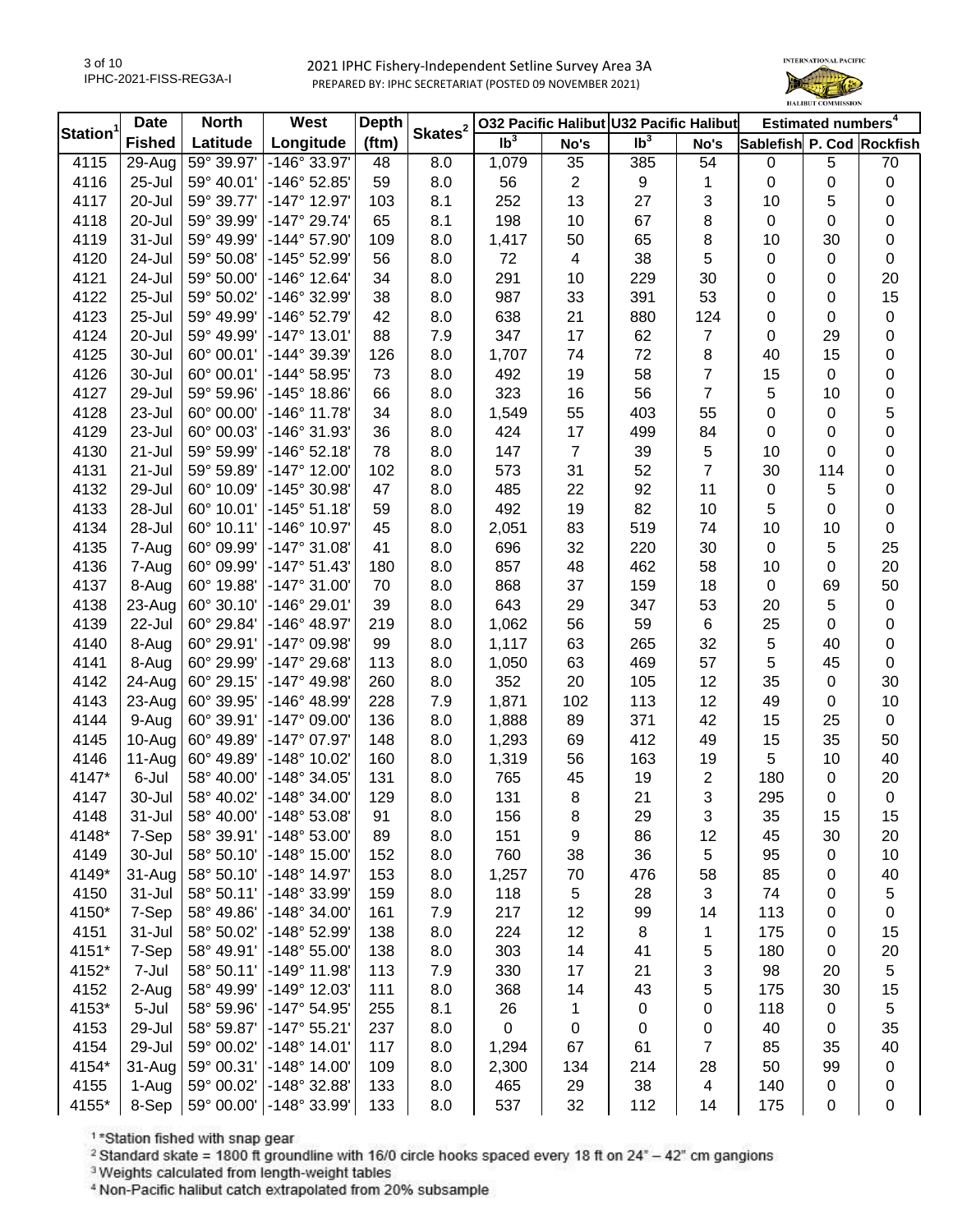

| Station <sup>1</sup> | <b>Date</b>         | <b>North</b> | West                           | <b>Depth</b> | Skates <sup>2</sup> |                 |      | 032 Pacific Halibut U32 Pacific Halibut |                |                           | Estimated numbers <sup>4</sup> |           |
|----------------------|---------------------|--------------|--------------------------------|--------------|---------------------|-----------------|------|-----------------------------------------|----------------|---------------------------|--------------------------------|-----------|
|                      | <b>Fished</b>       | Latitude     | Longitude                      | (ftm)        |                     | Ib <sup>3</sup> | No's | Ib <sup>3</sup>                         | No's           | Sablefish P. Cod Rockfish |                                |           |
| 4156                 | $\overline{2}$ -Aug | 59° 00.01'   | -148° 52.99'                   | 116          | 8.0                 | 304             | 17   | 39                                      | 4              | 99                        | 5                              | 0         |
| 4156*                | 8-Sep               | 58° 59.98'   | -148° 52.98'                   | 117          | 8.0                 | 626             | 33   | 10                                      | 1              | 190                       | 5                              | 0         |
| 4157                 | 2-Aug               | 59° 00.00'   | $-149°$ 11.81                  | 118          | 8.0                 | 270             | 14   | 33                                      | 4              | 105                       | 15                             | 10        |
| 4157*                | 4-Sep               | 59° 00.09'   | $-149°$ 12.00                  | 113          | 8.0                 | 759             | 39   | 68                                      | 8              | 94                        | 35                             | 5         |
| 4158                 | $16 -$ Jul          | 58° 59.95'   | -149° 32.02'                   | 128          | 8.0                 | 478             | 24   | 24                                      | 3              | 89                        | $\boldsymbol{0}$               | 0         |
| 4158*                | 4-Sep               | 59° 00.11'   | -149° 31.99'                   | 128          | 8.0                 | 567             | 33   | 226                                     | 28             | 105                       | 0                              | $\pmb{0}$ |
| 4159                 | 28-Jul              | 59° 09.91'   | $-147°35.01'$                  | 144          | 8.0                 | 2,253           | 124  | 95                                      | 10             | 25                        | 40                             | 80        |
| 4160*                | 5-Jul               | 59° 10.00'   | $-147°53.77'$                  | 111          | 8.0                 | 371             | 21   | 91                                      | 11             | 35                        | $\boldsymbol{0}$               | 5         |
| 4160                 | 28-Jul              | 59° 09.92'   | -147° 53.99'                   | 109          | 8.0                 | 1,568           | 80   | 152                                     | 18             | 25                        | $\boldsymbol{0}$               | 5         |
| 4161*                | 5-Jul               | 59° 09.98'   | $-148°$ 14.41'                 | 67           | 7.9                 | 2,044           | 74   | 116                                     | 16             | 0                         | 49                             | 113       |
| 4161                 | 29-Jul              | 59° 10.00'   | $-148^\circ$ 14.00             | 67           | 8.0                 | 845             | 31   | 178                                     | 26             | 0                         | 35                             | 185       |
| 4162                 | 1-Aug               | 59° 10.01'   | -148° 33.04'                   | 83           | 8.0                 | 596             | 37   | 228                                     | 29             | 15                        | 15                             | $\pmb{0}$ |
| 4162*                | 8-Sep               | 59° 09.92'   | -148° 33.02'                   | 85           | 8.1                 | 608             | 41   | 282                                     | 37             | 5                         | 35                             | 0         |
| 4163*                | 8-Jul               | 59° 10.00'   | -148° 53.02'                   | 97           | 8.0                 | 601             | 36   | 227                                     | 27             | 45                        | 45                             | $\pmb{0}$ |
| 4163                 | 1-Aug               | 59° 10.01'   | $-148°51.25'$                  | 94           | 8.0                 | 693             | 40   | 163                                     | 19             | 30                        | 5                              | $\pmb{0}$ |
| 4164*                | 7-Jul               | 59° 10.02'   | $-149°$ 11.96'                 | 88           | 8.0                 | 800             | 41   | 247                                     | 33             | 35                        | 90                             | 30        |
| 4164                 | 7-Aug               | 59° 10.01'   | -149° 11.99'                   | 84           | 8.0                 | 919             | 49   | 222                                     | 27             | 30                        | 64                             | 15        |
| 4165                 | 16-Jul              | 59° 09.93'   | -149° 31.89'                   | 86           | 8.0                 | 493             | 27   | 57                                      | $\overline{7}$ | 35                        | $\boldsymbol{0}$               | 0         |
| 4165*                | 4-Sep               | 59° 10.03'   | $-149°32.00'$                  | 88           | 8.1                 | 1,034           | 56   | 310                                     | 40             | 29                        | 12                             | 0         |
| 4166*                | 14-Jul              | 59° 10.00'   | $-149°51.13'$                  | 74           | 8.1                 | 949             | 55   | 239                                     | 34             | 56                        | 56                             | 0         |
| 4166                 | 17-Jul              | 59° 09.93'   | $-149°51.06'$                  | 73           | 8.0                 | 628             | 35   | 140                                     | 17             | 5                         | 60                             | 0         |
| 4167*                | 4-Jul               | 59° 19.99'   | -147° 33.95'                   | 68           | 8.0                 | 1,610           | 59   | 188                                     | 30             | 0                         | 10                             | 45        |
| 4167                 | 28-Jul              | 59° 19.95'   | -147° 33.98'                   | 68           | 8.1                 | 1,590           | 64   | 257                                     | 36             | 0                         | 25                             | 56        |
| 4168                 | 24-Jul              | 59° 20.14'   | $-147^{\circ} 54.02'$          | 98           | 8.0                 | 1,054           | 50   | 77                                      | 10             | 20                        | $\mathbf 0$                    | 5         |
| 4169                 | 24-Jul              | 59° 19.82'   | -148° 13.22'                   | 84           | 8.0                 | 1,956           | 105  | 257                                     | 31             | 0                         | 10                             | 0         |
| 4169*                | 14-Sep              | 59° 19.99'   | -148° 12.95'                   | 87           | 8.1                 | 508             | 24   | 114                                     | 12             | 0                         | 10                             | 0         |
| 4170*                | 8-Jul               | 59° 20.12'   | -148° 32.98'                   | 51           | 8.0                 | 511             | 24   | 113                                     | 16             | 0                         | $\boldsymbol{0}$               | 84        |
| 4170                 | 25-Jul              | 59° 19.93'   | -148° 32.99'                   | 49           | 8.1                 | 2,185           | 70   | 239                                     | 32             | 0                         | $\boldsymbol{0}$               | 76        |
| 4171                 | 25-Jul              | 59° 19.97'   | -148° 53.02'                   | 90           | 8.0                 | 755             | 42   | 117                                     | 13             | 20                        | 20                             | $\pmb{0}$ |
| 4171*                | 11-Sep              | 59° 20.15'   | -148° 52.98'                   | 95           | 8.0                 | 340             | 17   | 137                                     | 16             | 55                        | 25                             | 0         |
| 4172*                | $15 -$ Jul          | 59° 20.00'   | $-149°$ 12.11'                 | 102          | 8.0                 | 907             | 45   | 97                                      | 11             | 75                        | 25                             | 0         |
| 4172                 | 7-Aug               | 59° 20.00'   | -149° 12.03'                   | 99           | 8.0                 | 1,214           | 67   | 187                                     | 21             | 54                        | 134                            | 0         |
| 4173*                | $15 -$ Jul          | 59° 20.00'   | -149° 32.03'                   | 69           | 8.0                 | 1,154           | 55   | 298                                     | 44             | 10                        | 40                             | 5         |
| 4173                 | 7-Aug               | 59° 19.99'   | $-149°32.13'$                  | 67           | 8.0                 | 1,473           | 69   | 455                                     | 63             | 0                         | 100                            | 10        |
| 4174                 | 17-Jul              | 59° 20.00'   | $-149°51.01'$                  | 102          | 8.0                 |                 | 49   | 130                                     | 14             | 15                        | 25                             |           |
| 4174*                | 3-Sep               | 59° 19.84'   | $-149°51.00'$                  | 104          | 7.6                 | 993<br>591      | 30   | 47                                      | 7              | 48                        | 10                             | 5<br>0    |
| 4175*                | 14-Jul              | 59° 19.98'   | $-150^{\circ}$ 11.04'          | 86           | 8.0                 | 862             | 41   | 171                                     | 21             | 50                        | 15                             |           |
| 4175                 | 17-Jul              | 59° 20.01'   | $-150^{\circ}$ 11.06'          | 87           | 8.0                 | 978             | 52   | 182                                     | 23             | 5                         | 200                            | 0         |
|                      | 24-Jul              | 59° 29.94'   |                                | 60           |                     |                 |      | 415                                     |                |                           | 20                             | 0         |
| 4176<br>4177         |                     |              | -147° 53.03'<br>$-148°$ 12.38' | 112          | 8.0                 | 1,352           | 46   |                                         | 59             | 0                         |                                | 0         |
|                      | 21-Jul              | 59° 30.71'   | $-148°$ 13.00'                 |              | 8.0                 | 619             | 26   | 11                                      | 1              | 0                         | 20                             | 0         |
| 4177*                | 14-Sep              | 59° 29.92'   |                                | 115          | 8.0                 | 67              | 3    | 13                                      | 2              | 10                        | 10                             | 0         |
| 4178                 | 25-Jul              | 59° 30.03'   | $-148°33.00'$                  | 51           | 8.0                 | 895             | 40   | 361                                     | 52             | 0                         | 35                             | 5         |
| 4178*                | 14-Sep              | 59° 29.91'   | -148° 32.97'                   | 53           | 8.0                 | 388             | 20   | 417                                     | 62             | 0                         | 0                              | 20        |
| 4179                 | 6-Aug               | 59° 30.05'   | -148° 52.03'                   | 91           | 8.0                 | 266             | 15   | 153                                     | 18             | 20                        | 0                              | 0         |
| 4179*                | 11-Sep              | 59° 30.04'   | -148° 52.00'                   | 93           | 8.0                 | 269             | 14   | 66                                      | 7              | 5                         | 5                              | 0         |
| 4180                 | 6-Aug               | 59° 30.00'   | $-149°$ 12.19                  | 121          | 8.0                 | 1,188           | 58   | 78                                      | 9              | 50                        | 10                             | 0         |
| 4180*                | 11-Sep              | 59° 29.96'   | $-149°$ 12.01'                 | 127          | 7.0                 | 263             | 12   | $\overline{7}$                          | 1              | 78                        | 30                             | 0         |
| 4181*                | $15 -$ Jul          | 59° 29.99'   | -149° 31.96'                   | 58           | 8.0                 | 674             | 33   | 433                                     | 69             | 10                        | 40                             | 10        |
| 4181                 | 8-Aug               | 59° 30.00'   | $-149°32.11'$                  | 55           | 8.0                 | 1,414           | 63   | 608                                     | 93             | 0                         | 20                             | 5         |
| 4182*                | $13 -$ Jul          | 59° 30.00'   | $-149°51.66'$                  | 110          | 8.0                 | 678             | 27   | 79                                      | 9              | 35                        | 120                            | 0         |

<sup>1</sup>\*Station fished with snap gear

<sup>2</sup> Standard skate = 1800 ft groundline with 16/0 circle hooks spaced every 18 ft on  $24^{\circ}$  - 42" cm gangions

<sup>3</sup> Weights calculated from length-weight tables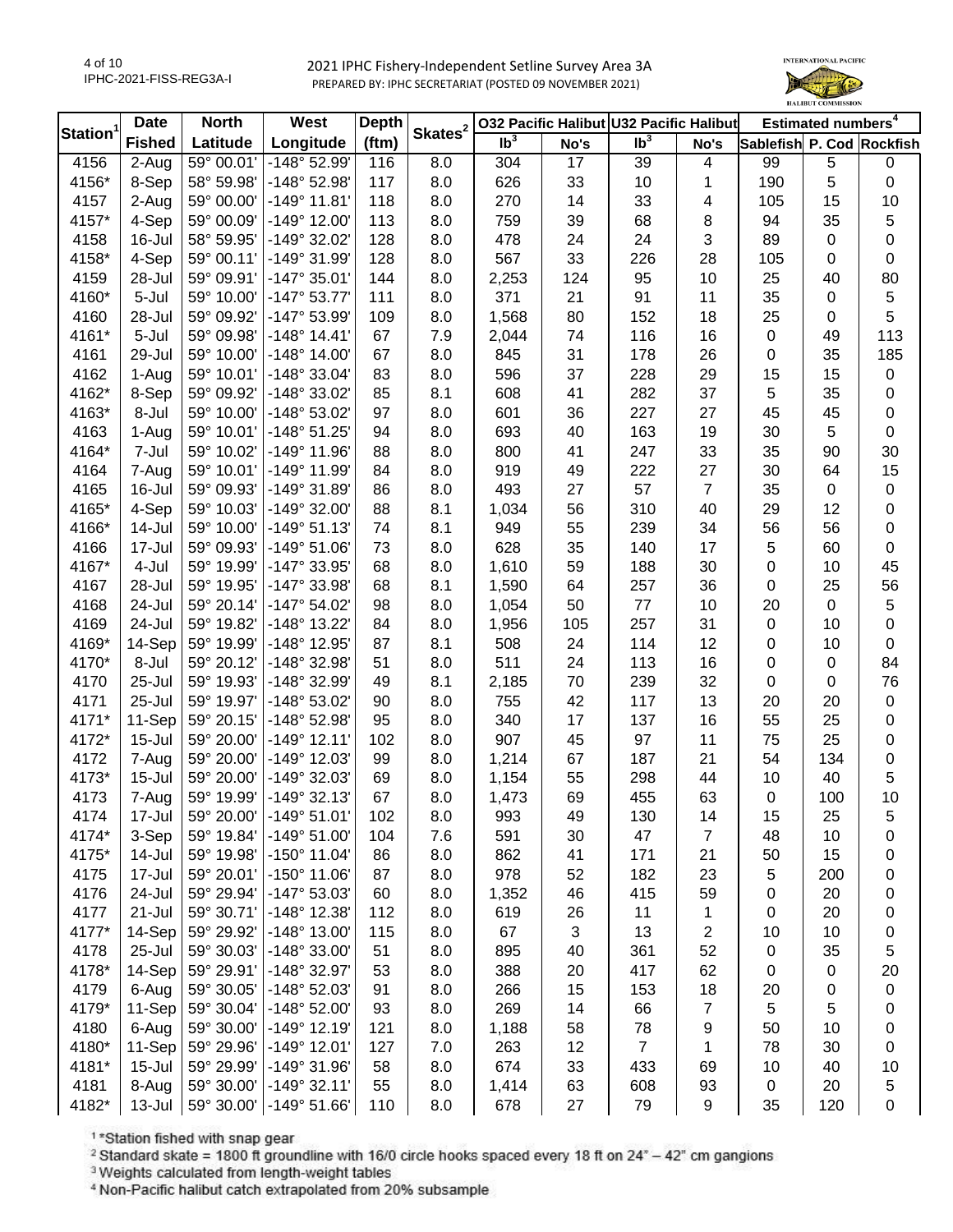

|                | <b>Date</b>   | <b>North</b> | West                  | Depth    | Skates <sup>2</sup> |                 |                | 032 Pacific Halibut U32 Pacific Halibut |      |                           | Estimated numbers <sup>4</sup> |           |
|----------------|---------------|--------------|-----------------------|----------|---------------------|-----------------|----------------|-----------------------------------------|------|---------------------------|--------------------------------|-----------|
| <b>Station</b> | <b>Fished</b> | Latitude     | Longitude             | (ftm)    |                     | Ib <sup>3</sup> | No's           | Ib <sup>3</sup>                         | No's | Sablefish P. Cod Rockfish |                                |           |
| 4182           | 8-Aug         | 59° 29.97'   | $-149°52.15'$         | 110      | 8.1                 | 898             | 41             | 57                                      | 6    | 66                        | 146                            | 0         |
| 4183           | 9-Aug         | 59° 29.95'   | $-150^{\circ}$ 11.04' | 56       | 8.0                 | 682             | 34             | 345                                     | 50   | 0                         | 15                             | $\pmb{0}$ |
| 4183*          | 3-Sep         | 59° 29.41'   | -150° 10.99'          | 59       | 8.0                 | 1,195           | 52             | 466                                     | 64   | 0                         | $\mathbf 0$                    | 10        |
| 4184*          | 4-Jul         | 59° 40.01'   | $-147°52.81'$         | 37       | 8.3                 | 4,133           | 146            | 413                                     | 49   | 0                         | 5                              | 72        |
| 4184           | 21-Jul        | 59° 40.00'   | $-147°53.17'$         | 36       | 8.0                 | 1,482           | 60             | 343                                     | 40   | 0                         | 0                              | 190       |
| 4185*          | 17-Jul        | 59° 39.90'   | -148° 13.00'          | 66       | 7.9                 | 115             | $\overline{7}$ | 270                                     | 46   | 5                         | 29                             | $\pmb{0}$ |
| 4185           | 21-Jul        | 59° 40.01'   | $-148°$ 13.04'        | 69       | 8.0                 | 200             | 10             | 267                                     | 40   | 10                        | 45                             | 0         |
| 4186*          | 16-Jul        | 59° 39.99'   | $-148°32.18'$         | 113      | 8.0                 | 184             | $\overline{7}$ | 50                                      | 6    | 35                        | 0                              | 0         |
| 4186           | 23-Jul        | 59° 40.05'   | -148° 32.05'          | 113      | 8.0                 | 201             | 8              | 9                                       | 1    | 30                        | 110                            | 0         |
| 4187*          | 16-Jul        | 59° 39.92'   | $-148°52.04'$         | 99       | 7.6                 | 845             | 42             | 187                                     | 21   | 19                        | 14                             | 0         |
| 4187           | 6-Aug         | 59° 39.99'   | $-148°52.00'$         | 96       | 8.0                 | 755             | 41             | 64                                      | 8    | 20                        | 15                             | 0         |
| 4188*          | 12-Jul        | 59° 40.00'   | $-149^{\circ}$ 12.00' | 113      | 7.9                 | 745             | 35             | 123                                     | 16   | 54                        | 44                             | 0         |
| 4188           | 5-Aug         | 59° 40.00'   | $-149°$ 12.11'        | 114      | 8.0                 | 1,137           | 57             | 92                                      | 12   | 45                        | 15                             | 0         |
| 4189*          | $13 -$ Jul    | 59° 40.03'   | -149° 31.99'          | 143      | 8.0                 | 290             | 13             | 72                                      | 9    | 40                        | 40                             | 0         |
| 4189           | 8-Aug         | 59° 40.01'   | -149° 32.02'          | 152      | 8.0                 | 354             | 19             | 79                                      | 11   | 64                        | 45                             | 0         |
| 4190           | 20-Jul        | 59° 50.04'   | $-148^\circ$ 11.98'   | 50       | 8.0                 | 341             | 19             | 318                                     | 48   | 0                         | $\mathbf 0$                    | 0         |
| 4190*          | 13-Sep        | 59° 50.12'   | $-148^\circ$ 12.00'   | 47       | 8.0                 | 137             | 11             | 546                                     | 83   | 0                         | 20                             | 0         |
| 4191           | 23-Jul        | 59° 50.01'   | -148° 32.03'          | 73       | 8.0                 | 144             | 8              | 31                                      | 4    | 0                         | $\boldsymbol{0}$               | 0         |
| 4191*          | 13-Sep        | 59° 49.83'   | -148° 32.00'          | 76       | 8.0                 | 163             | 9              | 78                                      | 9    | 5                         | 0                              | 0         |
| 4192*          | 16-Jul        | 59° 49.96'   | $-148°52.00'$         | 94       | 8.0                 | 193             | 10             | 140                                     | 19   | 30                        | 15                             | 0         |
| 4192           | 23-Jul        | 59° 50.03'   | -148° 52.03'          | 93       | 8.0                 | 164             | 3              | 81                                      | 10   | 40                        | 60                             | 0         |
| 4193*          | 12-Jul        | 59° 50.00'   | $-149°$ 12.15'        | 80       | 8.0                 | 1,512           | 75             | 481                                     | 65   | 5                         | 20                             | 10        |
| 4193           | 5-Aug         | 59° 50.01'   | $-149°$ 11.85'        | 82       | 8.1                 | 927             | 54             | 188                                     | 24   | 5                         | 111                            | 5         |
| 4194*          | 12-Jul        | 59° 49.95'   | $-149°31.91'$         | 88       | 7.7                 | 964             | 58             | 318                                     | 37   | 14                        | $\mathbf 0$                    | 0         |
| 4194           | 5-Aug         | 59° 50.02'   | -149° 32.00'          | 80       | 8.0                 | 485             | 27             | 113                                     | 13   | 0                         | 20                             | $\pmb{0}$ |
| 4195           | 27-Jun        | 57° 59.94'   | -149° 12.98'          | 75       | 8.0                 | 3,021           | 209            | 699                                     | 87   | 0                         | 5                              | 15        |
| 4196           | 27-Jun        | 58° 10.00'   | -148° 54.03'          | 73       | 8.0                 | 881             | 58             | 255                                     | 38   | 5                         | 20                             | 40        |
| 4197           | 29-Jun        | 58° 10.05'   | -149° 13.00'          | 64       | 8.0                 | 1,717           | 94             | 340                                     | 47   | 0                         | 5                              | 160       |
| 4198           | 2-Jun         | 58° 10.00'   | $-149°32.17'$         | 60       | 8.0                 | 64              | 4              | 78                                      | 13   | 0                         | 0                              | 64        |
| 4199           | 2-Jun         | 58° 10.02'   | $-149°51.04'$         | 76       | 8.0                 | 526             | 38             | 299                                     | 37   | 0                         | 125                            | $\pmb{0}$ |
| 4200           | 26-Jun        | 58° 19.94'   | $-148°35.00'$         | 102      | 8.0                 | 1,997           | 113            | 219                                     | 32   | 45                        | 15                             | 0         |
| 4201           | 29-Jun        | 58° 19.97'   | -148° 53.96'          | 69       | 8.0                 | 1,163           | 72             | 515                                     | 78   | $\mathsf 0$               | 59                             | 0         |
| 4202           | 29-Jun        | 58° 19.99'   | $-149°$ 13.00'        | 85       | 8.0                 | 1,098           | 72             | 502                                     | 63   | 10                        | 70                             | $\pmb{0}$ |
| 4203           | 30-Jun        | 58° 20.01'   | $-149°32.03'$         | 83       | 8.0                 | 120             | 9              | 221                                     | 30   | 20                        | 15                             | 0         |
| 4204           | $2-Jun$       | 58° 19.99'   | $-149°51.01'$         | 43       | 8.0                 | 102             | $\overline{7}$ | 285                                     | 40   |                           |                                | 0         |
| 4205           | 3-Jun         | 58° 20.00'   | -150° 09.98'          | 29       | 3.5                 | 99              | 7              | 285                                     | 37   | O                         | O<br>0                         | 0         |
| 4206           | 3-Jun         | 58° 20.00'   | -150° 28.92'          | 31       | 8.0                 | 45              | 3              | 209                                     | 30   | 0<br>0                    | 30                             | 0         |
| 4207           | 26-Jun        | 58° 29.99'   | -148° 33.95'          | 80       | 8.0                 | 899             | 58             | 251                                     | 30   | 20                        | 25                             | 30        |
| 4208           | 26-Jun        | 58° 30.02'   | -148° 52.84'          | 61       | 8.0                 | 901             | 52             | 439                                     | 61   |                           | 45                             | 15        |
| 4209           | 30-Jun        | 58° 30.04'   | -149° 12.96'          |          | 8.0                 | 473             | 28             | 409                                     | 64   | 0                         | 94                             |           |
| 4210           | 30-Jun        | 58° 29.99'   | -149° 32.52'          | 66<br>77 | 8.1                 |                 | 4              |                                         | 33   | 5                         | 131                            | 0         |
|                |               |              |                       |          |                     | 66              |                | 205                                     |      | 5                         |                                | 0         |
| 4211           | 4-Jun         | 58° 30.05'   | $-149°51.01'$         | 75       | 8.0                 | 716             | 49             | 341                                     | 43   | 5                         | 129                            | 0         |
| 4212           | 4-Jun         | 58° 30.01'   | -150° 10.03'          | 50       | 8.0                 | 469             | 23             | 324                                     | 51   | 0                         | 135                            | 5         |
| 4213           | 3-Jul         | 58° 30.08'   | -150° 28.99'          | 46       | 8.0                 | 42              | 3              | 284                                     | 48   | 0                         | 25                             | 10        |
| 4214           | 4-Jul         | 58° 29.99'   | -150° 47.99'          | 55       | 8.0                 | 259             | 15             | 521                                     | 75   | 0                         | 60                             | 5         |
| 4215           | 25-Jun        | 58° 39.99'   | $-149°$ 13.16'        | 73       | 8.0                 | 177             | 10             | 277                                     | 43   | 10                        | 5                              | 5         |
| 4216           | 25-Jun        | 58° 39.97'   | -149° 32.05'          | 71       | 8.1                 | 89              | $\overline{7}$ | 250                                     | 36   | 15                        | 101                            | 5         |
| 4217           | 4-Jun         | 58° 40.05'   | -149° 50.99'          | 82       | 8.0                 | 747             | 45             | 158                                     | 20   | 20                        | 95                             | 0         |
| 4218           | 19-Jun        | 58° 40.02'   | -150° 10.02'          | 68       | 8.0                 | 1,353           | 83             | 333                                     | 47   | 0                         | 20                             | 0         |
| 4219           | 19-Jun        | 58° 40.03'   | -150° 29.02'          | 111      | 8.0                 | 460             | 31             | 70                                      | 8    | 0                         | 84                             | 5         |

<sup>1</sup>\*Station fished with snap gear

<sup>2</sup> Standard skate = 1800 ft groundline with 16/0 circle hooks spaced every 18 ft on  $24^{\circ}$  - 42" cm gangions

<sup>3</sup> Weights calculated from length-weight tables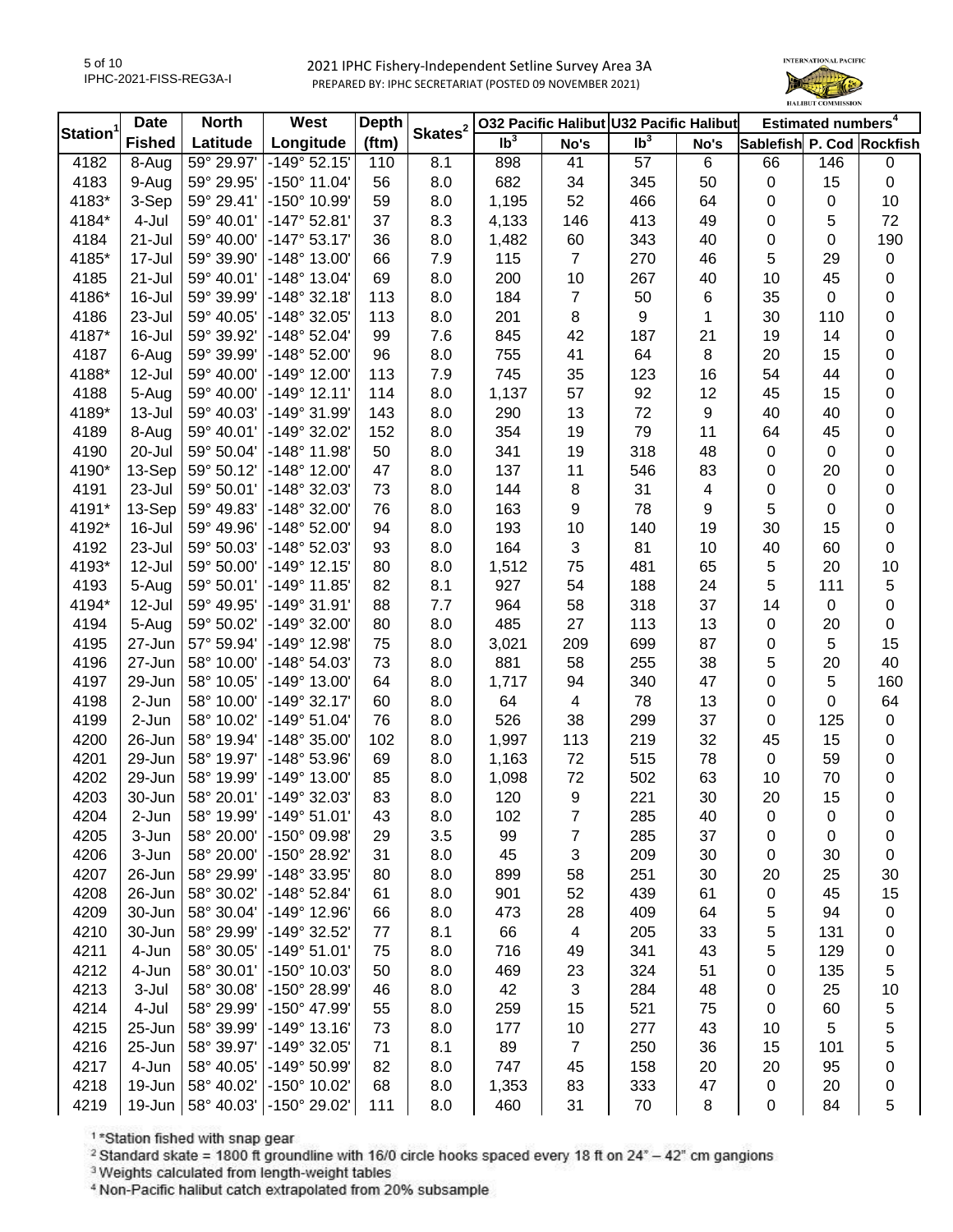

|                | <b>Date</b>   | <b>North</b>             | West                  | <b>Depth</b> | Skates <sup>2</sup> |                 |           | 032 Pacific Halibut U32 Pacific Halibut |                      |                           | Estimated numbers <sup>4</sup> |           |
|----------------|---------------|--------------------------|-----------------------|--------------|---------------------|-----------------|-----------|-----------------------------------------|----------------------|---------------------------|--------------------------------|-----------|
| <b>Station</b> | <b>Fished</b> | Latitude                 | Longitude             | (ftm)        |                     | Ib <sup>3</sup> | No's      | Ib <sup>3</sup>                         | No's                 | Sablefish P. Cod Rockfish |                                |           |
| 4220           | 18-Jun        | 58° 40.01'               | $-150^{\circ}$ 49.01' | 109          | 8.0                 | 719             | 48        | 136                                     | 16                   | 30                        | 45                             | 0         |
| 4221           | 18-Jun        | 58° 39.94'               | $-151^{\circ}$ 08.06' | 105          | 8.0                 | 358             | 20        | 93                                      | 11                   | 45                        | 40                             | 0         |
| 4222           | 25-Jun        | 58° 50.01'               | -149° 31.92'          | 122          | 8.0                 | 301             | 15        | $\mathbf 0$                             | 0                    | 55                        | $\mathbf 0$                    | 0         |
| 4223           | 20-Jun        | 58° 49.99'               | $-149°51.01'$         | 130          | 8.0                 | 119             | 9         | 37                                      | 4                    | 50                        | 5                              | 10        |
| 4224           | 19-Jun        | 58° 49.96'               | $-150^{\circ}$ 10.01' | 89           | 8.0                 | 1,134           | 69        | 223                                     | 31                   | 15                        | 40                             | 0         |
| 4225           | 8-Jun         | 58° 50.01'               | -150° 30.00'          | 90           | 8.0                 | 881             | 53        | 101                                     | 11                   | 10                        | 10                             | 0         |
| 4226           | 8-Jun         | 58° 49.97'               | -150° 49.03'          | 95           | 8.0                 | 446             | 31        | 281                                     | 35                   | $\mathbf 5$               | 15                             | 0         |
| 4227           | 10-Jun        | 58° 50.34'               | -151° 08.23'          | 78           | 8.0                 | 891             | 47        | 340                                     | 48                   | 5                         | 30                             | 0         |
| 4228           | 10-Jun        | 58° 50.00'               | $-151^{\circ}$ 27.91' | 57           | 8.0                 | 478             | 27        | 352                                     | 45                   | 0                         | $\mathbf 0$                    | 25        |
| 4229           | 20-Jun        | 58° 59.99'               | $-149°51.16'$         | 122          | 8.0                 | 256             | 16        | 18                                      | $\overline{c}$       | 45                        | 0                              | 0         |
| 4230           | 20-Jun        | 59° 00.01'               | $-150^{\circ}$ 11.17' | 103          | 8.0                 | 320             | 21        | 90                                      | 10                   | 124                       | 20                             | 0         |
| 4231           | 7-Jun         | 58° 59.97'               | -150° 30.01'          | 64           | 8.0                 | 219             | 16        | 389                                     | 53                   | 0                         | 15                             | 5         |
| 4232           | 8-Jun         | 58° 59.99'               | -150° 50.02'          | 87           | 8.0                 | 332             | 17        | 86                                      | 10                   | 0                         | 10                             | 0         |
| 4233           | 10-Jun        | 58° 59.89'               | -151° 09.53'          | 84           | 8.1                 | 1,337           | 68        | 190                                     | 22                   | 0                         | 15                             | 0         |
| 4234           | 12-Jun        | 59° 00.02'               | -151° 27.95'          | 69           | 8.0                 | 390             | 24        | 300                                     | 37                   | 0                         | 30                             | 0         |
| 4235           | 7-Jun         | 59° 10.01'               | -150° 10.97'          | 67           | 8.0                 | 212             | 12        | 100                                     | 13                   | 0                         | $\mathbf 0$                    | 0         |
| 4236           | 7-Jun         | 59° 10.01'               | -150° 30.01'          | 65           | 8.0                 | 238             | 13        | 139                                     | 20                   | 0                         | 20                             | 0         |
| 4237           | 9-Jun         | 59° 10.00'               | -150° 50.02'          | 68           | 8.0                 | 478             | 25        | 267                                     | 31                   | 0                         | 10                             | 40        |
| 4238           | 12-Jun        | 59° 10.00'               | $-151^{\circ}$ 09.17  | 28           | 8.0                 | 1,395           | 60        | 468                                     | 57                   | 0                         | 0                              | 40        |
| 4239           | 9-Jun         | 59° 19.73'               | -150° 32.54'          | 145          | 8.0                 | 1,010           | 54        | 192                                     | 21                   | 0                         | 65                             | 0         |
| 4240           | 30-May        | 57° 19.95'               | -150° 46.02'          | 88           | 8.1                 | 752             | 51        | 286                                     | 33                   | 35                        | 0                              | 0         |
| 4241           | 31-May        | 57° 30.10'               | -150° 08.99'          | 244          | 8.0                 | 1,024           | 76        | 307                                     | 33                   | 120                       | 0                              | 10        |
| 4242           | 31-May        | 57° 29.97'               | -150° 28.02'          | 85           | 8.0                 | 1,025           | 76        | 328                                     | 38                   | 20                        | 0                              | $\pmb{0}$ |
|                | 30-May        |                          | $-150^{\circ}$ 46.11' |              |                     |                 |           |                                         |                      | 5                         |                                |           |
| 4243<br>4244   |               | 57° 30.01'<br>57° 40.01' | -149° 49.99'          | 54<br>229    | 8.0                 | 1,119<br>79     | 71        | 601<br>21                               | 86<br>$\overline{2}$ |                           | 30<br>0                        | $\pmb{0}$ |
|                | 28-Jun        |                          |                       |              | 8.0                 |                 | 6         |                                         |                      | 119                       |                                | 30        |
| 4245           | 31-May        | 57° 39.90'               | $-150^{\circ}$ 09.30  | 115          | 8.0                 | 1,177           | 84        | 498                                     | 59                   | 95                        | 0                              | 0         |
| 4246           | 6-Jul         | 57° 39.98'               | -150° 28.23'          | 50           | 8.0                 | 929             | 59        | 511                                     | 83                   | 0                         | 15                             | 0         |
| 4247           | 6-Jul         | 57° 39.90'               | $-150^{\circ}$ 47.18  | 45           | 8.0                 | 2,585           | 127       | 945                                     | 117                  | 0                         | 75                             | 0         |
| 4248           | $15 -$ Jul    | 57° 40.00'               | -151° 04.99'          | 40           | 8.0                 | 546             | 21        | 331                                     | 43                   | $\pmb{0}$                 | 225                            | 0         |
| 4249           | $15 -$ Jul    | 57° 40.00'               | -151° 23.99'          | 35           | 8.0                 | 612             | 39        | 1,159                                   | 144                  | $\pmb{0}$                 | 40                             | 0         |
| 4252           | 5-Jul         | 57° 49.98'               | $-150^{\circ}$ 09.00' | 107          | 8.0                 | 497             | 37        | 232                                     | 26                   | 80                        | 40                             | $\pmb{0}$ |
| 4253           | 6-Jul         | 57° 49.95'               | -150° 28.02'          | 49           | 8.0                 | 4,660           | 287       | 637                                     | 77                   | 0                         | $\mathbf 0$                    | 15        |
| 4254           | 7-Jul         | 57° 49.98'               | $-150^{\circ}$ 47.11' | 44           | 8.0                 | 1,446           | 85        | 1,030                                   | 146                  | 0                         | 20                             | $\pmb{0}$ |
| 4255           | $15 -$ Jul    | 57° 50.01'               | $-151^{\circ}$ 05.90  | 38           | 8.0                 | 12              | 1         | 62                                      | 10                   | 0                         | 30                             | 0         |
| 4256           | 14-Jul        | 57° 49.98'               | -151° 24.24'          | 29           | 8.0                 | 143             | 10        | 590                                     | 80                   | O                         | 175                            | 0         |
| 4257           | 14-Jul        | 57° 50.01'               | -151° 42.93'          | 29           | 8.0                 | 178             | 11        | 425                                     | 59                   | 0                         | 272                            | 0         |
| 4258           | 13-Jul        | 57° 50.07'               | -152° 02.00'          | 49           | 8.0                 | 866             | 50        | 606                                     | 78                   | 20                        | 120                            | 0         |
| 4259           | 1-Jun         | 57° 59.91'               | -149° 32.03'          | 80           | 8.0                 | 483             | 35        | 263                                     | 34                   | 5                         | 10                             | 0         |
| 4260           | 1-Jun         | 58° 00.04'               | -149° 50.99'          | 127          | 8.0                 | 236             | 17        | 163                                     | 18                   | 85                        | 0                              | 5         |
| 4261           | 5-Jul         | 58° 00.00'               | -150° 09.02'          | 122          | 8.0                 | 856             | 52        | 82                                      | 9                    | 80                        | 15                             | 0         |
| 4262           | 5-Jul         | 58° 00.00'               | -150° 27.96'          | 88           | 8.0                 | 874             | 63        | 588                                     | 66                   | 40                        | 80                             | 0         |
| 4263           | 7-Jul         | 57° 59.95'               | $-150^{\circ}$ 47.00' | 70           | 8.0                 | 213             | 16        | 220                                     | 28                   | 0                         | 30                             | 0         |
| 4264           | 7-Jul         | 58° 00.03'               | $-151^{\circ}$ 06.01' | 44           | 8.0                 | 1,216           | 76        | 1,085                                   | 145                  | 0                         | 30                             | 0         |
| 4265           | 14-Jul        | 57° 59.99'               | $-151^{\circ} 25.05'$ | 42           | 8.0                 | 750             | 49        | 746                                     | 96                   | 0                         | 35                             | 0         |
| 4266           | 12-Jul        | 58° 00.03'               | -151° 43.95'          | 62           | 8.0                 | 866             | 65        | 672                                     | 80                   | 30                        | 105                            | 0         |
| 4267           | 13-Jul        | 58° 00.00'               | -152° 03.08'          | 95           | 8.0                 | 1,589           | 89        | 222                                     | 25                   | 20                        | 145                            | 0         |
| 4268           | 13-Jul        | 58° 00.00'               | -152° 21.90'          | 110          | 8.0                 | 1,402           | 70        | 176                                     | 20                   | 10                        | 100                            | 0         |
| 4269           | 3-Jun         | 58° 09.99'               | $-150^{\circ}$ 10.10' | 80           | 8.0                 | 679             | 40        | 70                                      | 8                    | 20                        | 120                            | 20        |
| 4270           | 4-Jul         | 58° 10.00'               | -150° 29.02'          | 62           | 8.0                 | 1,406           | 85        | 874                                     | 105                  | 0                         | 45                             | 5         |
| 4271           | 8-Jul         | 58° 09.99'               | -150° 47.93'          | 59           | 8.0                 | 0               | $\pmb{0}$ | $\pmb{0}$                               | $\pmb{0}$            | $\pmb{0}$                 | $\mathsf 0$                    | $\pmb{0}$ |

<sup>1</sup>\*Station fished with snap gear

<sup>2</sup> Standard skate = 1800 ft groundline with 16/0 circle hooks spaced every 18 ft on  $24^{\circ}$  - 42" cm gangions

<sup>3</sup> Weights calculated from length-weight tables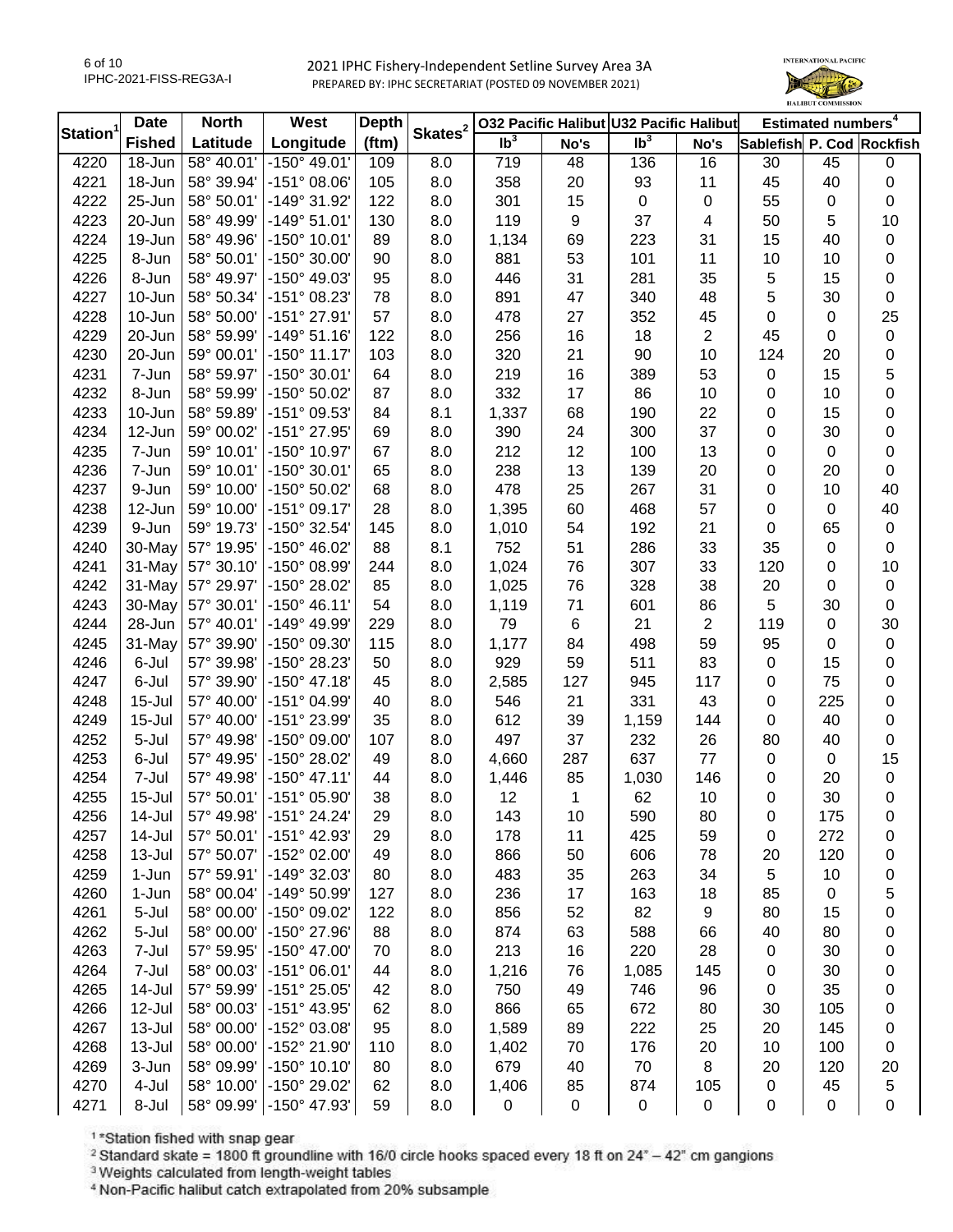

|                | <b>Date</b>   | <b>North</b> | West                  | <b>Depth</b> | Skates <sup>2</sup> |                 |                | 032 Pacific Halibut U32 Pacific Halibut |      |                           | Estimated numbers <sup>4</sup> |            |
|----------------|---------------|--------------|-----------------------|--------------|---------------------|-----------------|----------------|-----------------------------------------|------|---------------------------|--------------------------------|------------|
| <b>Station</b> | <b>Fished</b> | Latitude     | Longitude             | (ftm)        |                     | Ib <sup>3</sup> | No's           | Ib <sup>3</sup>                         | No's | Sablefish P. Cod Rockfish |                                |            |
| 4272           | 8-Jul         | 58° 10.00'   | $-151^{\circ}$ 06.97' | 76           | 8.0                 | 1,094           | 73             | 289                                     | 35   | $\mathbf 0$               | 95                             | 0          |
| 4273           | 12-Jul        | 58° 09.97'   | $-151°25.01'$         | 91           | 8.0                 | 796             | 55             | 220                                     | 25   | 15                        | 50                             | $\pmb{0}$  |
| 4274           | 12-Jul        | 58° 09.88'   | $-151^{\circ}$ 42.74' | 34           | 8.0                 | 2,246           | 126            | 1,186                                   | 149  | 0                         | 5                              | 10         |
| 4275           | 4-Jul         | 58° 20.01'   | $-150^{\circ}$ 48.00' | 35           | 8.0                 | 87              | 5              | 151                                     | 24   | 0                         | 15                             | 0          |
| 4276           | 8-Jul         | 58° 20.03'   | -151° 07.02'          | 67           | 8.0                 | 497             | 33             | 335                                     | 46   | 50                        | 45                             | 0          |
| 4277           | 17-Jun        | 58° 19.98'   | -151° 26.03'          | 46           | 8.0                 | 1,870           | 119            | 955                                     | 120  | 0                         | 5                              | 0          |
| 4278           | 17-Jun        | 58° 20.04'   | $-151^{\circ}$ 46.02' | 28           | 8.0                 | 1,527           | 77             | 443                                     | 57   | 0                         | 15                             | 0          |
| 4279           | 18-Jun        | 58° 30.04'   | $-151^{\circ}$ 07.06' | 58           | 8.0                 | 207             | 13             | 250                                     | 38   | 0                         | 40                             | 0          |
| 4280           | 17-Jun        | 58° 29.95'   | -151° 26.99'          | 93           | 8.0                 | 1,057           | 73             | 282                                     | 32   | 5                         | 15                             | 0          |
| 4281           | 16-Jun        | 58° 30.00'   | $-151^{\circ}$ 45.90  | 95           | 8.0                 | 691             | 40             | 177                                     | 20   | 45                        | 84                             | 0          |
| 4282           | 11-Jun        | 58° 40.01'   | -151° 26.99'          | 100          | 8.0                 | 495             | 29             | 218                                     | 29   | 35                        | 20                             | 0          |
| 4283           | 11-Jun        | 58° 40.01'   | $-151^{\circ}$ 45.91' | 70           | 8.0                 | 1,227           | 70             | 644                                     | 84   | 0                         | 10                             | 0          |
| 4284           | 15-Jun        | 58° 40.02'   | -152° 06.00'          | 70           | 8.1                 | 836             | 47             | 204                                     | 27   | 0                         | 5                              | $\sqrt{5}$ |
| 4285           | 15-Jun        | 58° 49.98'   | -152° 06.06'          | 56           | 8.0                 | 1,925           | 80             | 560                                     | 78   | 0                         | $\mathbf 0$                    | 10         |
| 4286           | 17-Jun        | 56° 19.99'   | -152° 50.54'          | 56           | 8.0                 | 2,384           | 146            | 853                                     | 115  | 0                         | 20                             | 10         |
| 4287           | 17-Jun        | 56° 20.00'   | -153° 07.86'          | 48           | 7.8                 | 785             | 54             | 503                                     | 63   | 5                         | $\pmb{0}$                      | $\pmb{0}$  |
| 4288           | 12-Jun        | 56° 19.73'   | -153° 25.95'          | 32           | 8.0                 | 1,073           | 48             | 805                                     | 123  | $\pmb{0}$                 | 5                              | $\pmb{0}$  |
| 4289           | 18-Jun        | 56° 29.95'   | -152° 14.28'          | 99           | 8.0                 | 1,019           | 73             | 631                                     | 84   | 45                        | 40                             | 20         |
| 4290           | 18-Jun        | 56° 30.12'   | -152° 32.97'          | 148          | 7.8                 | 490             | 29             | 35                                      | 4    | 107                       | 0                              | $\pmb{0}$  |
| 4291           | 17-Jun        | 56° 29.95'   | -152° 50.90'          | 28           | 8.0                 | 2,108           | 111            | 1,011                                   | 115  | 0                         | 115                            | 0          |
| 4292           | 13-Jun        | 56° 29.95'   | -153° 08.85'          | 41           | 8.0                 | 305             | 20             | 200                                     | 26   | 0                         | 90                             | 0          |
| 4293           | 12-Jun        | 56° 29.92'   | -153° 27.01'          | 47           | 7.9                 | 953             | 59             | 716                                     | 88   | 0                         | 5                              | 0          |
| 4294           | 12-Jun        | 56° 30.05'   | $-153^{\circ}$ 45.10' | 36           | 6.8                 | 2,824           | 103            | 261                                     | 31   | 0                         | 41                             | $\pmb{0}$  |
| 4295           | 19-Jun        | 56° 39.94'   | $-151°56.91'$         | 34           | 7.9                 | 2,495           | 139            | 1,087                                   | 134  | 0                         | 0                              | 10         |
| 4296           | 19-Jun        | 56° 42.66'   | $-152^{\circ}$ 14.44' | 26           | 8.0                 | 815             | 42             | 500                                     | 68   | 0                         | 89                             | $\pmb{0}$  |
| 4297           | 18-Jun        | 56° 40.05'   | -152° 33.71'          | 76           | 7.8                 | 522             | 35             | 262                                     | 29   | 78                        | 19                             | 0          |
| 4298           | 13-Jun        | 56° 39.76'   | -152° 52.02'          | 38           | 7.7                 | 1,353           | 78             | 500                                     | 63   | 0                         | 10                             | 0          |
| 4299           | 13-Jun        | 56° 40.07'   | -153° 10.05'          | 82           | 8.0                 | 583             | 36             | 169                                     | 18   | 0                         | 25                             | 0          |
| 4300           | 11-Jun        | 56° 39.70'   | -153° 27.98'          | 79           | 8.0                 | 1,337           | 78             | 547                                     | 63   | 5                         | 144                            | 0          |
| 4301           | $11-Jun$      | 56° 40.08'   | $-153^{\circ}$ 46.15' | 48           | 7.8                 | 1,467           | 60             | 319                                     | 42   | 0                         | 29                             | $\pmb{0}$  |
| 4303           | 16-Jun        | 56° 49.92'   | -151° 57.89'          | 42           | 8.0                 | 2,468           | 131            | 887                                     | 114  | 0                         | 20                             | 15         |
| 4304           | 16-Jun        | 56° 50.01'   | $-152^{\circ}$ 16.48' | 54           | 8.0                 | 2,336           | 160            | 940                                     | 116  | 0                         | 5                              | $\pmb{0}$  |
| 4305           | 9-Jun         | 56° 49.92'   | -152° 35.19'          | 72           | 8.0                 | 313             | 21             | 161                                     | 19   | 5                         | $\mathbf 0$                    | 0          |
| 4306           | 9-Jun         | 56° 49.77'   | -152° 52.87'          | 34           | 8.0                 | 519             | 28             | 363                                     | 51   | 0                         | 45                             | 0          |
| 4307           | 10-Jun        | 56° 49.83'   | $-153°$ 11.11'        | 46           | 8.0                 | 764             | 42             | 472                                     | 62   |                           | 95                             | 0          |
| 4308           | 11-Jun        | 56° 49.73'   | -153° 25.20'          | 51           | 8.0                 | 861             | 43             | 192                                     | 26   | O<br>0                    | 80                             | 0          |
| 4309           | 20-Jun        | 56° 59.99'   | $-151^{\circ}$ 39.74' | 42           | 7.9                 | 2,466           | 142            | 724                                     | 89   | 0                         | 20                             | 59         |
| 4310           | 20-Jun        | 57° 00.01'   | $-151^{\circ} 59.10'$ | 45           | 8.0                 | 876             | 44             | 275                                     | 41   |                           | 95                             | 0          |
| 4311           | 16-Jun        | 56° 59.97'   | -152° 17.03'          | 41           | 7.9                 | 965             | 61             | 730                                     | 101  | 0                         | 64                             |            |
| 4312           | 8-Jun         | 56° 59.71'   | -152° 34.95'          | 85           |                     | 712             | 47             | 374                                     | 41   | 0<br>20                   | 0                              | 0          |
| 4313           | 9-Jun         | 56° 59.96'   | -152° 53.74'          |              | 7.9                 | 521             |                |                                         |      |                           |                                | 0          |
|                |               |              |                       | 63           | 8.0                 |                 | 30             | 439                                     | 55   | 0                         | 45                             | 0          |
| 4315           | 21-Jun        | 57° 09.83'   | $-151^{\circ} 21.69'$ | 70           | 8.0                 | 992             | 67             | 624                                     | 71   | 0                         | 89                             | 0          |
| 4316           | 3-Jun         | 57° 09.78'   | $-151^{\circ}$ 40.91' | 41           | 7.8                 | 1,124           | 55             | 230                                     | 30   | 0                         | 223                            | 0          |
| 4317           | 4-Jun         | 57° 09.96'   | $-151^{\circ} 59.07'$ | 39           | 7.9                 | 147             | $\overline{7}$ | 92                                      | 12   | 0                         | 206                            | 0          |
| 4318           | 8-Jun         | 57° 09.96'   | -152° 17.97'          | 43           | 7.9                 | 401             | 28             | 269                                     | 37   | 0                         | 167                            | 0          |
| 4319           | 8-Jun         | 57° 09.86'   | -152° 35.95'          | 53           | 7.9                 | 458             | 29             | 186                                     | 28   | 0                         | 34                             | 0          |
| 4320           | 2-Jun         | 57° 19.89'   | $-151^{\circ}$ 04.03' | 50           | 7.9                 | 1,399           | 83             | 681                                     | 86   | 0                         | 44                             | 0          |
| 4321           | 3-Jun         | 57° 19.90'   | -151° 23.03'          | 74           | 7.9                 | 2,701           | 183            | 976                                     | 113  | 0                         | 20                             | 0          |
| 4322           | 3-Jun         | 57° 19.89'   | $-151^{\circ}$ 40.95' | 34           | 8.0                 | 980             | 38             | 93                                      | 11   | 0                         | 302                            | 0          |
| 4323           | 4-Jun         | 57° 19.93'   | -152° 00.34'          | 40           | 8.0                 | 553             | 29             | 165                                     | 23   | $\pmb{0}$                 | 188                            | 0          |

<sup>1</sup>\*Station fished with snap gear

<sup>2</sup> Standard skate = 1800 ft groundline with 16/0 circle hooks spaced every 18 ft on  $24^{\circ}$  - 42" cm gangions

<sup>3</sup> Weights calculated from length-weight tables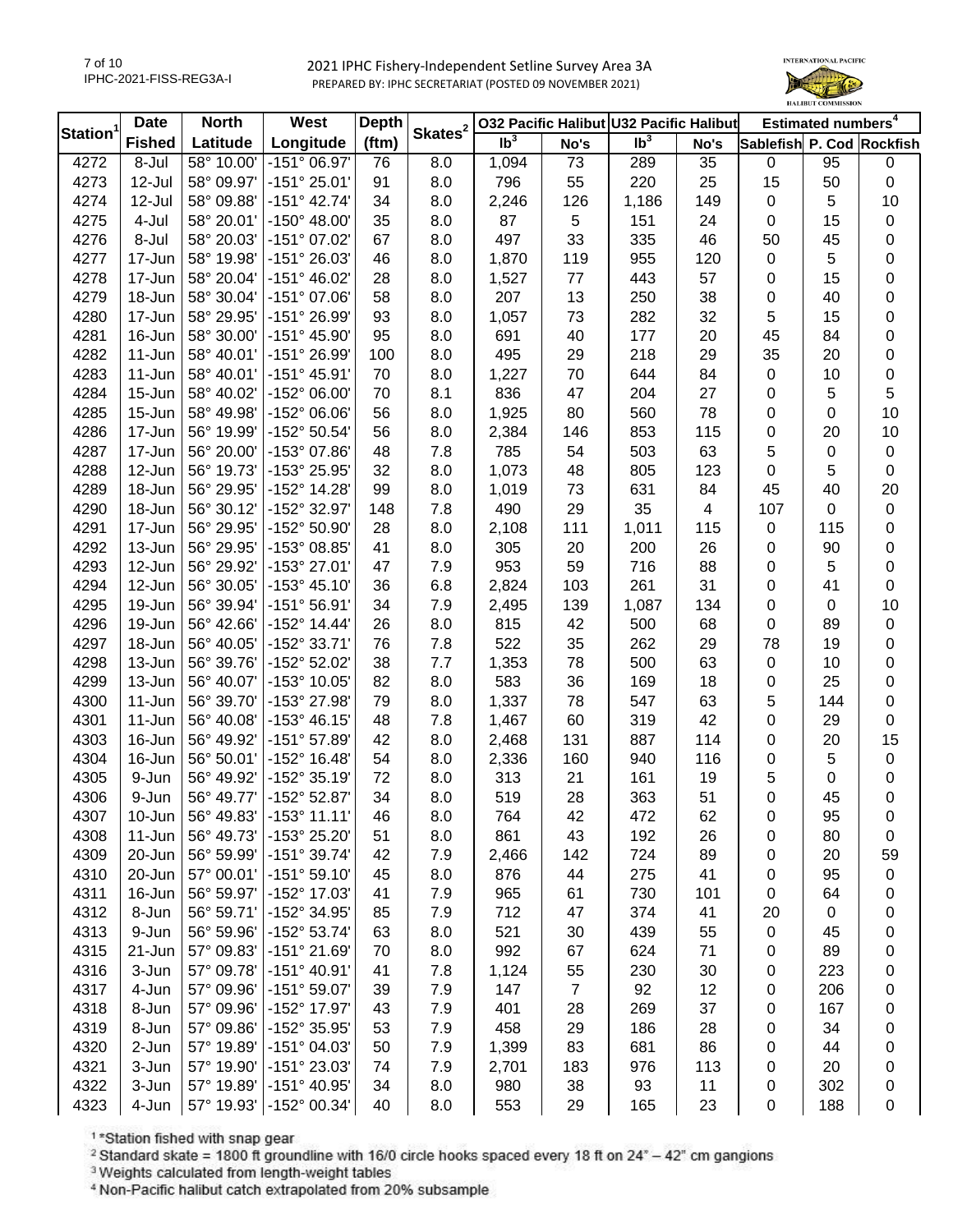

| Station <sup>1</sup> | <b>Date</b>   | <b>North</b> | West                  | <b>Depth</b> | Skates <sup>2</sup> |                 |                | 032 Pacific Halibut U32 Pacific Halibut |      |                           | Estimated numbers <sup>4</sup> |           |
|----------------------|---------------|--------------|-----------------------|--------------|---------------------|-----------------|----------------|-----------------------------------------|------|---------------------------|--------------------------------|-----------|
|                      | <b>Fished</b> | Latitude     | Longitude             | (ftm)        |                     | Ib <sup>3</sup> | No's           | Ib <sup>3</sup>                         | No's | Sablefish P. Cod Rockfish |                                |           |
| 4324                 | 4-Jun         | 57° 17.53'   | -152° 17.51'          | 37           | 7.9                 | 305             | 17             | 157                                     | 20   | $\pmb{0}$                 | 235                            | 0         |
| 4325                 | 2-Jun         | 57° 29.89'   | -151° 04.99'          | 45           | 7.8                 | 800             | 42             | 609                                     | 83   | 0                         | 175                            | 0         |
| 4326                 | 1-Jun         | 57° 29.99'   | -151° 23.00'          | 47           | 7.9                 | 528             | 30             | 303                                     | 41   | 0                         | 147                            | 0         |
| 4327                 | 1-Jun         | 57° 30.06'   | $-151^{\circ}$ 41.97' | 60           | 8.1                 | 794             | 55             | 483                                     | 62   | 5                         | 96                             | 0         |
| 4328                 | 22-Jun        | 57° 30.82'   | -152° 03.51'          | 30           | 8.0                 | 1,415           | 59             | 331                                     | 45   | 0                         | 134                            | 0         |
| 4329                 | 1-Jun         | 57° 40.07'   | $-151°$ 43.14'        | 36           | 8.0                 | 351             | 21             | 355                                     | 45   | 0                         | 50                             | 0         |
| 4330                 | 22-Jun        | 57° 39.99'   | -152° 00.64'          | 94           | 7.9                 | 1,450           | 87             | 478                                     | 60   | 5                         | 69                             | 0         |
| 4331                 | 12-Jul        | 57° 30.26'   | $-154^{\circ} 55.44'$ | 125          | 8.0                 | 1,054           | 66             | 423                                     | 48   | 80                        | 40                             | 0         |
| 4332                 | 14-Jul        | 57° 40.31'   | $-154^{\circ} 35.05'$ | 118          | 8.0                 | 675             | 42             | 212                                     | 23   | 50                        | 20                             | 0         |
| 4333                 | 12-Jul        | 57° 39.97'   | -154° 55.52'          | 127          | 8.0                 | 2,352           | 138            | 424                                     | 45   | 50                        | 5                              | 0         |
| 4334                 | 12-Jul        | 57° 39.44'   | -155° 12.01'          | 156          | 8.0                 | 1,357           | 76             | 257                                     | 28   | 120                       | 0                              | 0         |
| 4335                 | $15 -$ Jul    | 57° 49.96'   | $-154^{\circ}$ 14.44' | 111          | 8.0                 | 1,964           | 114            | 509                                     | 57   | 40                        | 10                             | 0         |
| 4336                 | 14-Jul        | 57° 49.65'   | $-154^{\circ}$ 34.14' | 124          | 8.0                 | 1,271           | 79             | 372                                     | 42   | 50                        | $\mathbf 0$                    | 0         |
| 4337                 | $13 -$ Jul    | 57° 49.97'   | $-154^{\circ}53.77'$  | 159          | 8.0                 | 888             | 54             | 418                                     | 45   | 85                        | 0                              | 0         |
| 4338                 | 16-Jul        | 57° 59.95'   | -153° 38.49'          | 96           | 8.0                 | 727             | 50             | 455                                     | 60   | 35                        | 100                            | $\pmb{0}$ |
| 4339                 | 16-Jul        | 57° 59.91'   | -153° 56.09'          | 109          | 8.0                 | 1,506           | 86             | 345                                     | 40   | 50                        | $\mathsf 0$                    | 0         |
| 4340                 | 16-Jul        | 57° 59.81'   | -154° 13.93'          | 126          | 8.0                 | 1,143           | 68             | 504                                     | 56   | 95                        | 0                              | 0         |
| 4341                 | 23-Jul        | 58° 10.03'   | -153° 18.55'          | 51           | 8.0                 | 456             | 26             | 787                                     | 108  | 0                         | 114                            | 0         |
| 4342                 | 23-Jul        | 58° 10.47'   | -153° 37.07'          | 103          | 8.0                 | 1,372           | 77             | 207                                     | 23   | 69                        | $\mathbf 0$                    | 0         |
| 4343                 | $15-Aug$      | 58° 10.23'   | $-153°57.11'$         | 117          | 8.0                 | 1,269           | 82             | 566                                     | 63   | 25                        | 0                              | 0         |
| 4344                 | 23-Jul        | 58° 19.92'   | -153° 20.26'          | 93           | 8.0                 | 1,072           | 59             | 283                                     | 31   | 20                        | 10                             | 0         |
| 4345                 | $14-Au$ g     | 58° 20.95'   | -153° 39.02'          | 93           | 8.0                 | 1,152           | 59             | 250                                     | 29   | 50                        | 5                              | 0         |
| 4346                 | $15-Aug$      | 58° 19.98'   | -153° 58.04'          | 46           | 8.0                 | 749             | 39             | 535                                     | 84   | 0                         | 10                             | 0         |
| 4347                 | 24-Jul        | 58° 29.68'   | -153° 01.96'          | 89           | 8.0                 | 1,101           | 68             | 407                                     | 50   | 55                        | 60                             | 0         |
| 4348                 | $14-Au$ g     | 58° 29.97'   | -153° 21.62'          | 97           | 8.0                 | 898             | 44             | 222                                     | 26   | 100                       | 15                             | 0         |
| 4349                 | 14-Aug        | 58° 30.02'   | -153° 40.87'          | 54           | 8.0                 | 724             | 29             | 241                                     | 33   | 30                        | 30                             | 0         |
| 4350                 | 25-Jul        | 58° 40.27'   | -152° 44.06'          | 106          | 7.9                 | 258             | 15             | 89                                      | 12   | 59                        | 29                             | 0         |
| 4351                 | $13-Auq$      | 58° 40.15'   | -153° 03.82'          | 87           | 8.0                 | 1,886           | 91             | 265                                     | 33   | 55                        | 50                             | 0         |
| 4352                 | $13-Auq$      | 58° 39.97'   | -153° 22.66'          | 27           | 8.0                 | 830             | 38             | 376                                     | 62   | $\pmb{0}$                 | 10                             | 0         |
| 4353                 | 25-Jul        | 58° 49.56'   | -152° 25.68'          | 89           | 7.7                 | 1,131           | 67             | 73                                      | 8    | 49                        | 77                             | 0         |
| 4354                 | $25 -$ Jul    | 58° 49.97'   | -152° 44.68'          | 102          | 7.9                 | 413             | 23             | 74                                      | 10   | 88                        | 88                             | 0         |
| 4355                 | 13-Aug        | 58° 50.11'   | -153° 03.95'          | 90           | 7.9                 | 951             | 40             | 173                                     | 23   | 50                        | 22                             | $\pmb{0}$ |
| 4356                 | 26-Jul        | 58° 59.98'   | -151° 49.29'          | 79           | 8.0                 | 2,006           | 103            | 595                                     | 80   | 0                         | 45                             | $\pmb{0}$ |
| 4357                 | 26-Jul        | 58° 59.97'   | -152° 06.62'          | 78           | 8.0                 | 662             | 31             | 780                                     | 105  | 0                         | 155                            | 0         |
| 4359                 | 12-Aug        | 59° 00.22'   | -152° 45.97'          | 90           | 8.0                 | 703             | 40             | 116                                     | 14   | 34                        | 91                             | 0         |
| 4361                 | 26-Jul        | 59° 09.77'   | -152° 08.04'          | 76           | 8.0                 | 948             | 44             | 964                                     | 130  | 0                         | 99                             | 0         |
| 4362                 | 27-Jul        | 59° 10.22'   | -152° 26.95'          | 52           | 8.0                 | 86              | 6              | 578                                     | 99   | 0                         | 155                            | 0         |
| 4363                 | 12-Aug        | 59° 09.74'   | -152° 47.32'          | 76           | 8.0                 | 1,237           | 69             | 273                                     | 34   | 25                        | 60                             | 0         |
| 4364                 | $11-Au$ g     | 59° 09.98'   | -153° 05.24'          | 46           | 7.9                 | 817             | 44             | 373                                     | 49   | 0                         | 54                             | 0         |
| 4365                 | $11-Au$ g     | 59° 09.97'   | -153° 25.45'          | 21           | 8.0                 | 3,039           | 133            | 90                                      | 12   | 0                         | 0                              | 0         |
| 4366                 | 27-Jul        | 59° 19.55'   | -152° 09.95'          | 35           | 7.9                 | 131             | $\overline{7}$ | 505                                     | 78   | 0                         | 0                              | 0         |
| 4367                 | 27-Jul        | 59° 18.93'   | -152° 27.82'          | 40           | 7.9                 | 354             | 19             | 337                                     | 45   | 0                         | 25                             | 0         |
| 4368                 | 3-Aug         | 59° 19.94'   | -152° 47.98'          | 42           | 7.9                 | 388             | 19             | 523                                     | 74   | 0                         | 22                             | 0         |
| 4369                 | 2-Aug         | 59° 20.05'   | -153° 08.07'          | 27           | 8.0                 | 381             | 21             | 122                                     | 16   | 0                         | 0                              | 0         |
| 4370                 | $10-Au$ g     | 59° 30.00'   | $-151^{\circ}$ 49.41' | 36           | 8.0                 | 1,228           | 74             | 424                                     | 63   | 0                         | 20                             | 0         |
| 4371                 | 4-Aug         | 59° 29.80'   | -152° 09.03'          | 22           | 7.9                 | 968             | 53             | 824                                     | 109  | 0                         | $\pmb{0}$                      | 0         |
| 4372                 | 3-Aug         | 59° 29.79'   | -152° 29.23'          | 30           | 8.0                 | 1,421           | 75             | 839                                     | 110  | 0                         | 15                             | 0         |
| 4373                 | 3-Aug         | 59° 29.59'   | -152° 49.01'          | 27           | 8.0                 | 996             | 54             | 354                                     | 47   | 0                         | 0                              | 0         |
| 4374                 | 1-Aug         | 59° 40.31'   | -152° 29.95'          | 43           | 8.0                 | 1,735           | 89             | 294                                     | 38   | 0                         | 30                             | 0         |
| 4375                 | $31 -$ Jul    | 59° 50.23'   | $-152^{\circ}$ 11.19' | 27           | 8.0                 | 998             | 66             | 1,442                                   | 188  | $\pmb{0}$                 | 5                              | $\pmb{0}$ |

<sup>1</sup>\*Station fished with snap gear

<sup>2</sup> Standard skate = 1800 ft groundline with 16/0 circle hooks spaced every 18 ft on  $24^{\circ}$  - 42" cm gangions

<sup>3</sup> Weights calculated from length-weight tables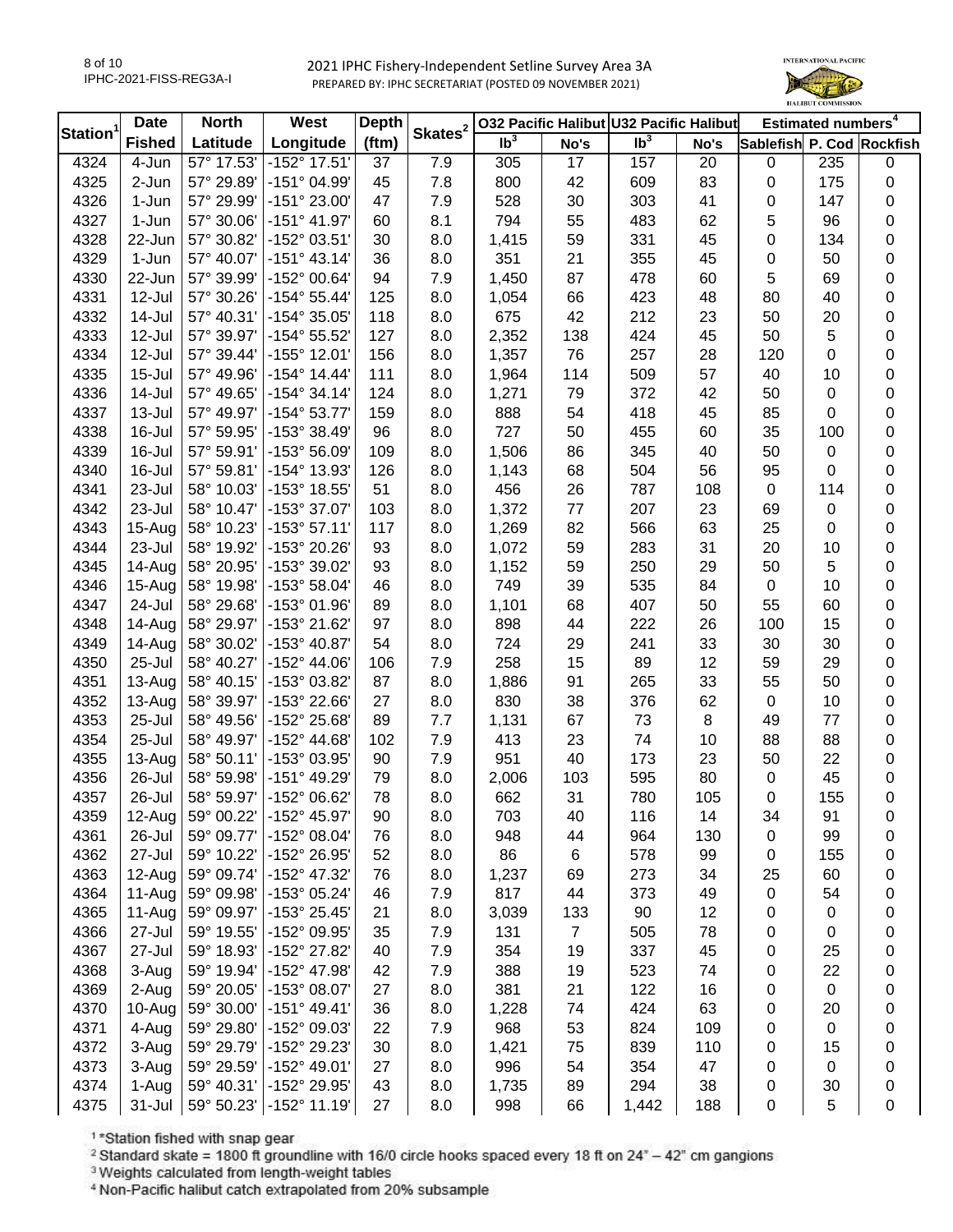

| Station <sup>1</sup> | <b>Date</b>   | <b>North</b> | West                  | <b>Depth</b>   | Skates <sup>2</sup> $\vert$ | 032 Pacific Halibut U32 Pacific Halibut |                |                 |      | Estimated numbers <sup>4</sup> |                  |             |
|----------------------|---------------|--------------|-----------------------|----------------|-----------------------------|-----------------------------------------|----------------|-----------------|------|--------------------------------|------------------|-------------|
|                      | <b>Fished</b> | Latitude     | Longitude             | (ftm)          |                             | Ib <sup>3</sup>                         | No's           | Ib <sup>3</sup> | No's | Sablefish P. Cod Rockfish      |                  |             |
| 4376                 | 30-May        | 57° 19.61'   | -150° 26.97'          | 304            | 8.0                         | 30                                      | $\overline{2}$ | 0               | 0    | 84                             | $\mathsf 0$      | 0           |
| 4503                 | 7-Jul         | 58° 41.07'   | -140° 39.90'          | 177            | 7.8                         | 2,472                                   | 104            | 43              | 5    | 58                             | $\boldsymbol{0}$ | 53          |
| 4504                 | 7-Jul         | 58° 40.01'   | -140° 20.29'          | 137            | 8.0                         | 2,397                                   | 120            | 199             | 24   | 45                             | 0                | $\mathbf 0$ |
| 4505                 | 8-Jul         | 58° 50.15'   | $-140^{\circ}$ 57.09  | 181            | 7.9                         | 791                                     | 34             | 28              | 3    | 39                             | 0                | 103         |
| 4508                 | 26-Jul        | 59° 29.99'   | -143° 37.03'          | 233            | 8.0                         | 321                                     | 13             | $\mathbf 0$     | 0    | 109                            | 0                | 183         |
| 4511                 | 20-Jul        | 59° 30.08'   | $-142^{\circ}$ 18.01' | 109            | 7.9                         | 2,093                                   | 78             | 239             | 39   | 20                             | 29               | 64          |
| 4512                 | 2-Jul         | 59° 40.01'   | -140° 39.05'          | 28             | 8.0                         | 0                                       | 0              | 9               | 1    | 0                              | $\Omega$         | $\pmb{0}$   |
| 4518                 | 25-Jul        | 59° 59.45'   | -143° 38.57'          | 86             | 8.0                         | 1,517                                   | 43             | 81              | 10   | 10                             | 114              | 25          |
| 4519                 | 24-Jul        | 59° 59.99'   | $-143°$ 18.08'        | 64             | 8.0                         | 1,180                                   | 31             | 49              | 7    | 10                             | $\boldsymbol{0}$ | $\pmb{0}$   |
| 4520                 | 18-Jul        | 59° 59.87'   | $-142^{\circ}$ 18.08' | 30             | 7.9                         | 158                                     | 8              | 253             | 46   | $\mathbf 0$                    | 25               | $\mathbf 0$ |
| 4522                 | 20-Aug        | 59° 29.93'   | $-145°35.01'$         | 185            | 7.9                         | 737                                     | 43             | 74              | 9    | 69                             | $\mathbf 0$      | 78          |
| 4524                 | 21-Aug        | 59° 30.00'   | -146° 13.98'          | 24             | 8.0                         | 2,866                                   | 95             | 516             | 66   | 0                              | 0                | $\pmb{0}$   |
| 4525                 | $31 -$ Jul    | 59° 40.11'   | $-144^{\circ} 56.01'$ | 77             | 8.0                         | 363                                     | 13             | 27              | 3    | 0                              | $\boldsymbol{0}$ | $\pmb{0}$   |
| 4526                 | 1-Aug         | 59° 39.75'   | $-145^{\circ}$ 16.01' | 62             | 8.0                         | 150                                     | 9              | 70              | 9    | 5                              | $\mathbf 0$      | $\pmb{0}$   |
| 4527                 | 1-Aug         | 59° 49.83'   | -145° 13.98'          | 74             | 8.0                         | 149                                     | 8              | 92              | 12   | 5                              | 15               | $\pmb{0}$   |
| 4528                 | 1-Aug         | 59° 50.01'   | $-145^{\circ}$ 33.74' | 55             | 8.0                         | 146                                     | 7              | 37              | 5    | 0                              | 0                | $\pmb{0}$   |
| 4529                 | 31-Jul        | 59° 49.51'   | $-144^{\circ}$ 37.06' | 11             | 8.0                         | 3,166                                   | 97             | 342             | 41   | 0                              | $\boldsymbol{0}$ | $\pmb{0}$   |
| 4530                 | 29-Jul        | 60° 00.12'   | $-145^{\circ}$ 34.00' | 50             | 7.9                         | 712                                     | 36             | 345             | 47   | 0                              | 15               | 0           |
| 4531                 | 24-Jul        | 60° 00.08'   | -145° 52.97'          | 45             | 8.0                         | 940                                     | 40             | 369             | 48   | 0                              | 20               | 0           |
| 4532                 | 21-Jul        | 60° 10.75'   | $-146°56.61'$         | 144            | 8.0                         | 311                                     | 17             | 168             | 22   | 15                             | 64               | 0           |
| 4533                 | 23-Jul        | 60° 09.99'   | $-146°31.77'$         | 72             | 8.0                         | 679                                     | 13             | 73              | 9    | 0                              | 139              | 5           |
| 4534                 | 30-Jul        | 60° 09.93'   | $-144^{\circ} 58.99'$ | 15             | 8.0                         | 562                                     | 30             | 232             | 32   | 0                              | 5                | 0           |
| 4536                 | 24-Aug        | 60° 18.97'   | $-148^\circ$ 11.00    | 103            | 7.9                         | 582                                     | 17             | 76              | 10   | 0                              | 15               | 0           |
| 4537                 | 28-Jul        | 60° 20.00'   | $-146^{\circ}$ 11.14' | $\overline{7}$ | 7.2                         | 201                                     | 12             | 169             | 27   | 0                              | $\overline{4}$   | 0           |
| 4538                 | 22-Jul        | 60° 20.10'   | $-146^{\circ}$ 49.01' | 157            | 8.0                         | 718                                     | 37             | 76              | 9    | 25                             | 45               | $\mathbf 0$ |
| 4539                 | 24-Aug        | 60° 39.32'   | $-147^{\circ}$ 49.99' | 119            | 7.8                         | 414                                     | 21             | 201             | 27   | 10                             | 34               | 10          |
| 4540                 | 9-Aug         | 60° 40.00'   | $-147^{\circ}$ 30.88' | 25             | 8.0                         | 533                                     | 21             | 80              | 12   | $\mathbf 0$                    | 10               | 15          |
| 4541                 | 11-Aug        | 60° 50.00'   | $-147^{\circ}$ 28.91' | 127            | 7.9                         | 994                                     | 43             | 144             | 16   | 5                              | 64               | 59          |
| 4542                 | 10-Aug        | 60° 59.99'   | $-146^{\circ} 46.98'$ | 193            | 7.9                         | 1,991                                   | 92             | 501             | 60   | 20                             | 34               | $\pmb{0}$   |
| 4543                 | 12-Aug        | 61° 01.00'   | -148° 09.96'          | 57             | 7.9                         | 701                                     | 16             | $\pmb{0}$       | 0    | $\pmb{0}$                      | 5                | $\pmb{0}$   |
| 4544                 | 12-Aug        | 61° 10.16'   | $-147^{\circ}$ 49.25' | 105            | 8.0                         | 239                                     | 5              | 0               | 0    | $\pmb{0}$                      | $\mathbf 0$      | $\pmb{0}$   |
| 4545*                | 6-Jul         | 58° 39.90'   | $-148^\circ$ 14.98'   | 220            | 8.0                         | 18                                      | 1              | 0               | 0    | 79                             | $\boldsymbol{0}$ | 15          |
| 4545                 | 30-Jul        | 58° 41.59'   | $-148^{\circ}$ 17.00' | 155            | 8.0                         | 941                                     | 57             | 174             | 21   | 50                             | $\boldsymbol{0}$ | 25          |
| 4546                 | 9-Aug         | 59° 39.96'   | -149° 52.02'          | 114            | 8.0                         | 1,263                                   | 64             | 106             | 13   | 35                             | 25               | 5           |
| 4546*                | 3-Sep         | 59° 39.82'   | $-149°51.96'$         | 116            | 8.0                         | 926                                     | 55             | 118             | 14   | 50                             | 40               | 10          |
| 4547                 | 20-Jul        | 59° 59.22'   | $-148°31.66'$         | 60             | 8.0                         | 503                                     | 26             | 173             | 22   | 5                              | 55               | 5           |
| 4547*                | 13-Sep        | 59° 59.61'   | $-148°31.98'$         | 50             | 8.0                         | 265                                     | 14             | 161             | 21   | 5                              | 64               | 5           |
| 4548*                | 17-Jul        | 60° 00.01'   | $-148^\circ$ 12.07'   | 54             | 8.0                         | 951                                     | 28             | 63              | 10   | 5                              | 89               | 5           |
| 4548                 | 20-Jul        | 60° 00.03'   | $-148°$ 11.71'        | 58             | 8.1                         | 510                                     | 18             | 99              | 12   | 5                              | 192              | 0           |
| 4550                 | 12-Jun        | 59° 10.77'   | $-151^{\circ}$ 27.25' | 43             | 8.0                         | 1,267                                   | 51             | 499             | 68   | 0                              | 35               | 15          |
| 4551                 | 9-Jun         | 59° 18.96'   | -150° 48.79'          | 94             | 8.0                         | 897                                     | 39             | 155             | 19   | 0                              | 104              | 5           |
| 4552                 | 16-Jun        | 58° 20.01'   | -152° 04.06'          | 64             | 8.0                         | 988                                     | 39             | 57              | 7    | 0                              | 60               | 0           |
| 4553                 | 16-Jun        | 58° 30.05'   | -152° 06.00'          | 28             | 8.0                         | 1,076                                   | 51             | 575             | 73   | 0                              | 15               | 5           |
| 4554                 | 15-Jun        | 58° 39.99'   | -152° 24.90'          | 47             | 8.0                         | 1,228                                   | 71             | 840             | 116  | 0                              | 55               | 0           |
| 4555                 | 11-Jun        | 58° 49.98'   | -151° 45.92'          | 60             | 8.0                         | 502                                     | 30             | 336             | 42   | 0                              | 5                | 10          |
| 4556                 | 14-Jul        | 57° 40.22'   | $-154^{\circ}$ 16.66' | 30             | 8.0                         | 368                                     | 24             | 611             | 101  | 0                              | 15               | 0           |
| 4557                 | $15 -$ Jul    | 57° 40.09'   | -153° 55.93'          | 104            | 8.0                         | 970                                     | 46             | 290             | 33   | 0                              | 205              | 0           |
| 4558                 | $15 -$ Jul    | 57° 50.09'   | $-153^{\circ}57.19'$  | 68             | 8.0                         | 43                                      | 3              | 214             | 34   | 6                              | 103              | 0           |
| 4560                 | 13-Jul        | 57° 59.43'   | $-154^{\circ} 53.00'$ | 17             | 8.0                         | 1,152                                   | 59             | 732             | 96   | 0                              | 50               | 0           |
| 4561                 | $13 -$ Jul    | 58° 00.00'   | $-154^{\circ}$ 34.78' | 21             | 8.0                         | 370                                     | 22             | 909             | 135  | 0                              | 25               | $\pmb{0}$   |
|                      |               |              |                       |                |                             |                                         |                |                 |      |                                |                  |             |

<sup>1</sup>\*Station fished with snap gear

<sup>2</sup> Standard skate = 1800 ft groundline with 16/0 circle hooks spaced every 18 ft on  $24^{\circ}$  - 42" cm gangions

<sup>3</sup> Weights calculated from length-weight tables